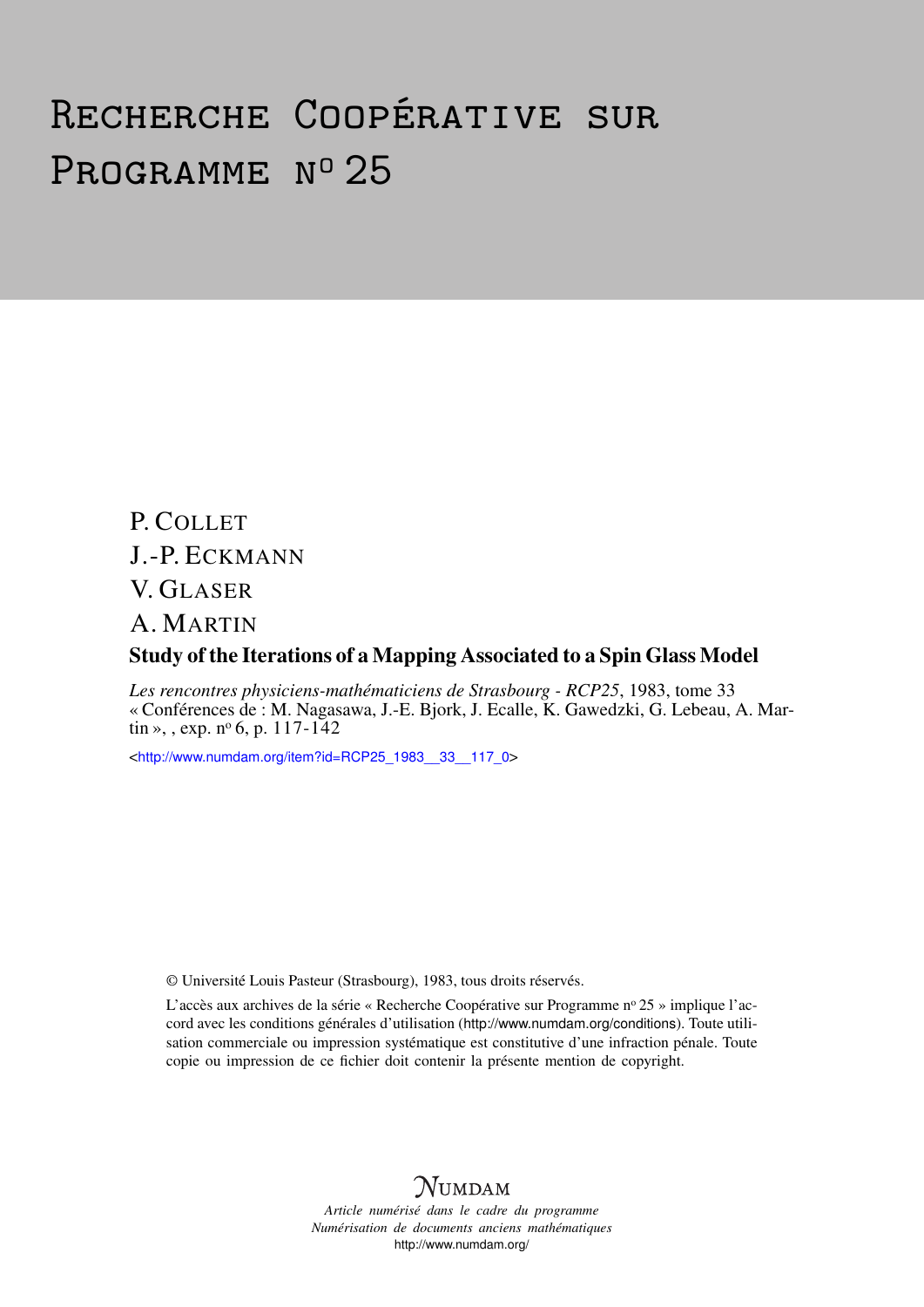# **ETUDE DES ITERACTIONS D'UNE APPLICATION LIEE A UN MODELE DE VERRE DE SPIN,**

**Cette conférence devait être donnée par V. GLASER, mais la maladie l'en empêcha. A. MARTIN le remplaça. Ce travail, effectué en collaboration avec P. COLLET, J.P. ECKMANN et A. MARTIN, est son dernier travail. V. GLASER nous a quitté le 22 janvier 1984. Nous garderons de lui le souvenir d'un physicien pur et d'un physicien-mathématicien de très haut niveau dont l'oeuvre restera marquante. Sa double appartenance a fait qu'il a joué un rôle considérable dans la R.C.P. N° 25. Nous garderons aussi de lui le souvenir d'un homme charmant et chaleureux, et pour beaucoup d'entre nous d'un ami très cher.**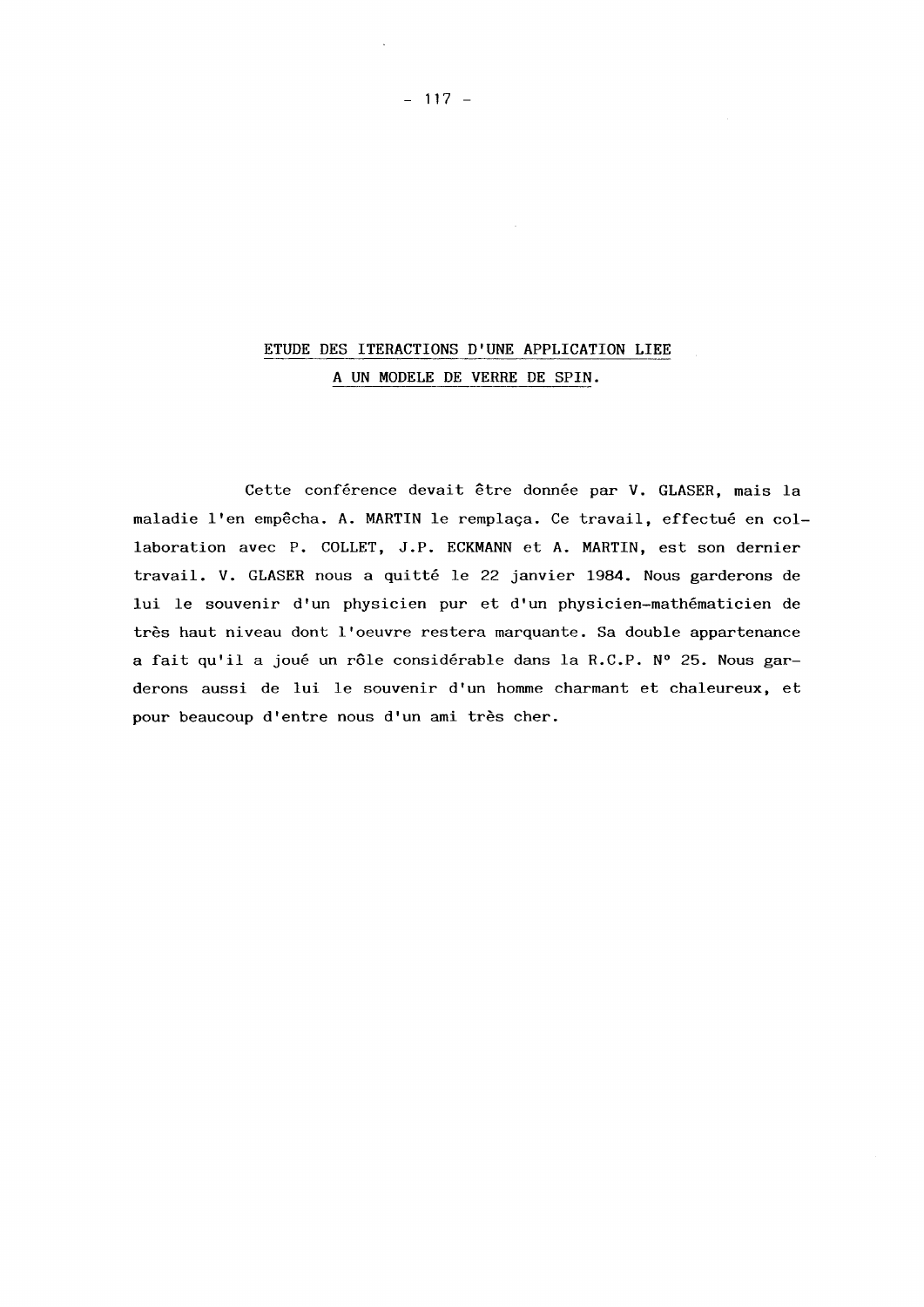# STUDY OF THE ITERATIONS OF A MAPPING ASSOCIATED TO A SPIN GLASS MODEL

Pc Collet

Centre de Physique Théorique de l1Ecole Polytechnique Palaiseau, France

J.-P. Eckmann Ecole de Physique, Université de Genève, Suisse

and

V· Glaser and A. Martin CERN - Geneva

ABSTRAC T

We study the iterations of the mapping

$$
\mathcal{N}\big[\mathbf{F}(s)\big] = \frac{(\mathbf{F}(s))^2 - (\mathbf{F}(0))^2}{s} + (\mathbf{F}(0))^2,
$$
\nwith the constraints  $\mathbf{F}(1) = 1$ ,  $\mathbf{F}(s) = \Sigma a_n s^n$   
\n $a_n \ge 0$ , and find that, except if  $\mathbf{F}(s) \equiv s$ ,  
\n $\mathbf{N}^k[\mathbf{F}(s)]$  approaches either 0 or 1 for  $|s| < 1$   
\nas  $k \rightarrow \infty$ .

Ref.TH. 3754-CERN October 1983

 $\sim$ 

 $\sim 10^{11}$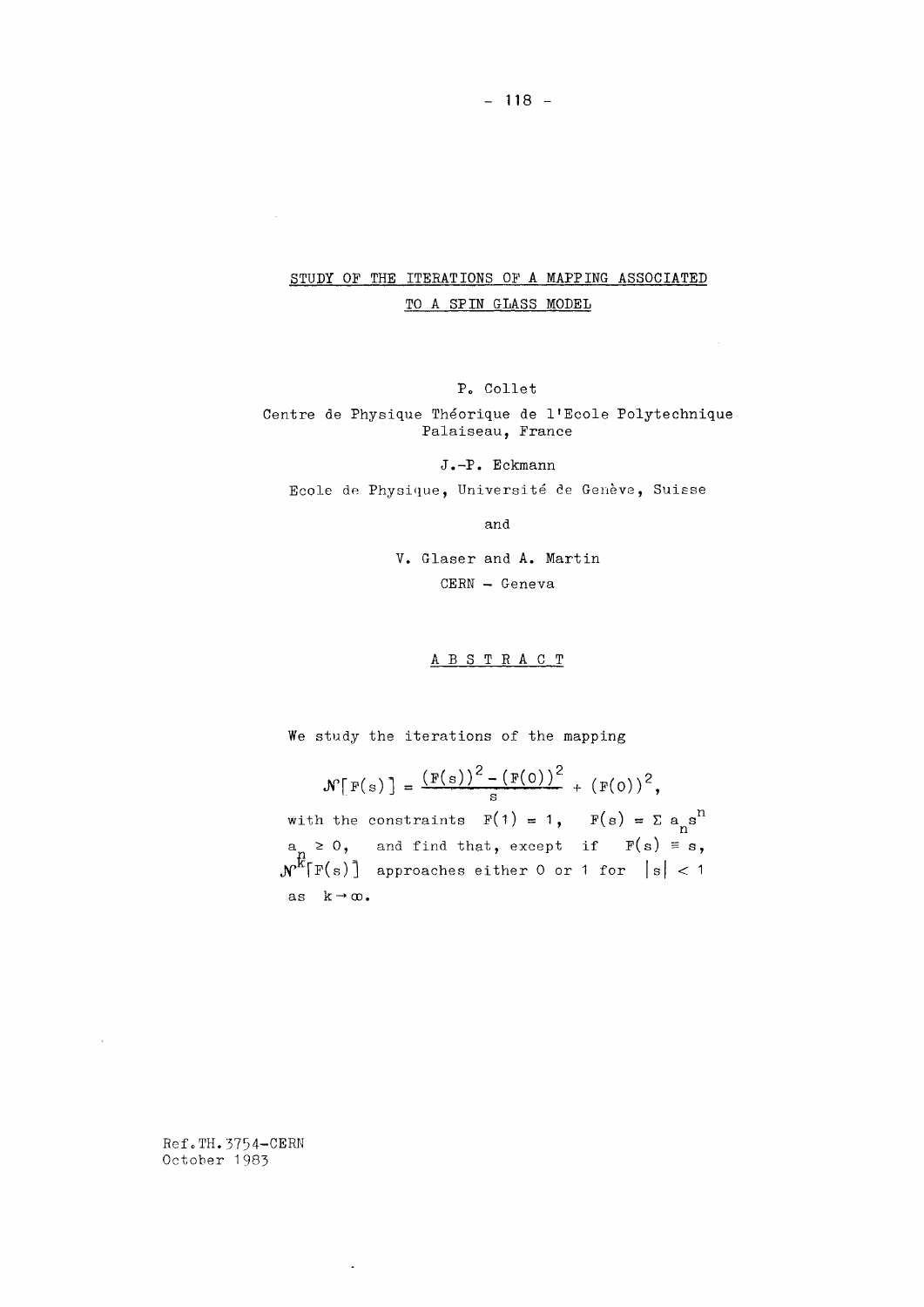#### INTRODUCTION AND SUMMARY OF THE RESULTS  $I<sub>o</sub>$

In a simplified version of a spin glass model  $\binom{1}{r}$  (CEGM), the probability distribution of the spin-spin interaction is given by a discrete set of coefficients  $a_n$ ,

$$
\sum_{n=0}^{\infty} a_n = 1 \qquad a_n \geqslant 0 \qquad (1)
$$

and after the operation of the renormalization group, this distribution is replaced by a new one. The operation is best described by writing the equation which gives the new generating function of the probabilities,  $N F$ , in terms of the old one, F :  $\overline{a}$ 

$$
\mathcal{N}\left[F(s)\right] = \frac{\left(F(s)\right)^{2} - \left(F(o)\right)^{2}}{s} + \left(F(o)\right)^{2}, \qquad (2)
$$

with  $F(s) = \sum a_n s^n$ . This mapping preserves conditions (1).

We want to study the iterations of  $(2)$  and find out what happens to

$$
N^{k}[F(S)] = \sqrt{N[N \cdot N[F(S)]]}, k k \rightarrow \infty
$$

and see whether  $N^{k}F(s)$  approaches a limit or has a chaotic behaviour. In the sequel, we use the abbreviation

$$
\mathcal{N}^{\mathbf{k}}[F(s)] = F^{(\mathbf{k})}(s),
$$
  
\n
$$
F^{(\mathbf{k})}(s) = \sum a_{n}^{(\mathbf{k})} s^{n}.
$$

Let us summarize the results.

1) There are only two fixed points of the mapping:  $F(s) = s$ , which is unstable, and  $F(s)=1$ . A pseudofixed point is  $F(s) = "s"$ , i.e.,  $F(s) = 0$  for  $0 \le s \le 1$ , and  $F(s) = 1$  for  $s = 1$ . There is no periodic point, i.e., the equation

$$
F^{(k)}(s) = F(s) \quad , \quad \forall s \quad ,
$$

has no new solutions when  $k > 1$ .

2) Only three things happen to the iterations for  $k \rightarrow \infty$ : i) if  $F(s) = s$ ,  $F^{(k)}(s) = s \ast k$ ;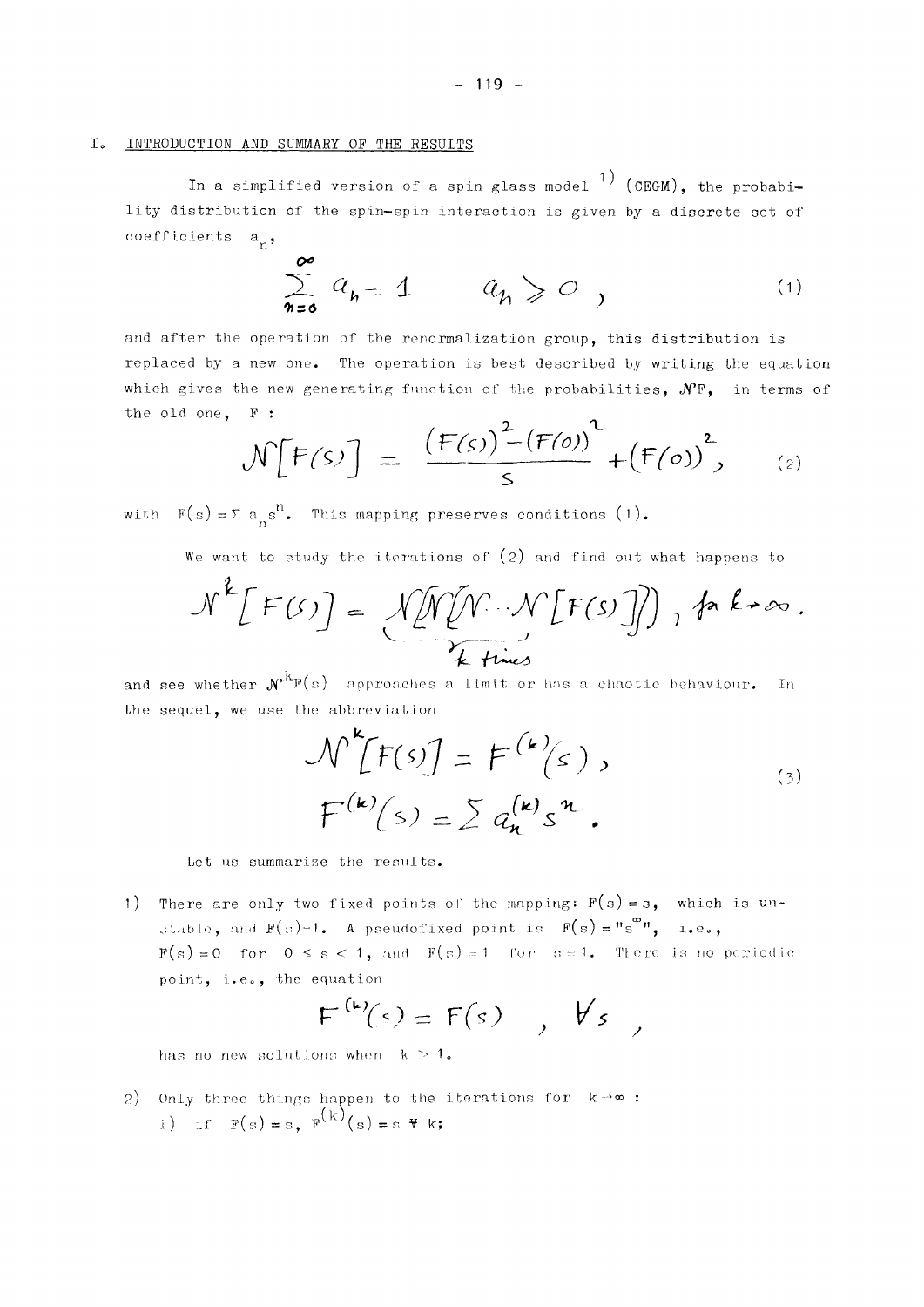ii) otherwise, either  $F^{(k)}(s) \rightarrow 0$  pointwise for  $0 \le s \le 1$ , and in fact for  $|s| < 1$  in the complex plane, or  $F^{(k)}(s) \rightarrow 1$ for  $|s| \leq 2$ .

We see thus that the attractors are "trivial". However, it will be seen that the approach to these attractors is complicated.

- 3)  $F^{(k)}(s) \rightarrow 1$  for  $k \rightarrow \infty$  if and only if the following conditions are simultaneously fulfilled
	- i)  $F(s) \neq s$
	- ii)  $F(s)$  is analytic in  $|s| < 2$
	- iii)  $\lim_{s\to 2} F(s)$  exists and  $\lim_{s\to 2} F'(s)$  exists iv)  $F(2) - 2F'(2) \ge 0$
- 4) Under conditions 3),  $F^{(k)}(s)$  approaches unity in the following way i) if  $F(2)$ -2F<sup>1</sup>(2) > 0 strictly,  $\Sigma[F^{(K)}(s)-1]$  converges for  $|s| \leq 2$ 
	- ii) if  $F(2)-2F'(2) = 0$   $\sum F^{(k)}(s) -1$  converges for  $|s| < 2$ , while  $\Sigma$ |F<sup>(k)</sup>(2)-1|<sup>Y</sup> converges for any  $\gamma > 1$ . Furthermore, lim inf  $k(F^{(k)}(2)-1) \leq 2.$
- 5) If  $F(s) \neq s$  and if any one of the other conditions 3) is not satisfied, then  $F^{(k)}(s) \rightarrow 0$  for  $|s| < 1$ .
- 6) Finally, let us indicate that similar results, using similar methods, can be obtained for the mapping

$$
\mathcal{N}[F(s)] = \frac{(F(s))^{n} - (F(o))^{n}}{s} + (F(o))^{n}
$$
\n
$$
n \in \mathbb{N} \quad n \gg 3
$$
\n
$$
F(s) = \sum a_{n} s^{n}, \quad a_{n} \gg o \quad \sum a_{n} = 1
$$
\n(4)

There is no unstable fixed point.  $F^{(k)}$  approaches 1 for  $k \rightarrow \infty$  if F is analytic in  $|s| < n$  and  $D = F(n)-n(n-1)F'(n) > 0$ . In the limit is analytic in  $|s| \geq n$  and  $D = \frac{1}{n} \binom{n}{k}$ . other cases.  $F^{(k)}(s)$  approaches zero for  $|s| < 1$ .

 $\omega$  cases  $\sigma$ 7) The mapping

$$
\mathcal{N}\left[F(s)\right] = \frac{\left(F(s)\right) - \left(F(o)\right)}{s} + F(o) \tag{5}
$$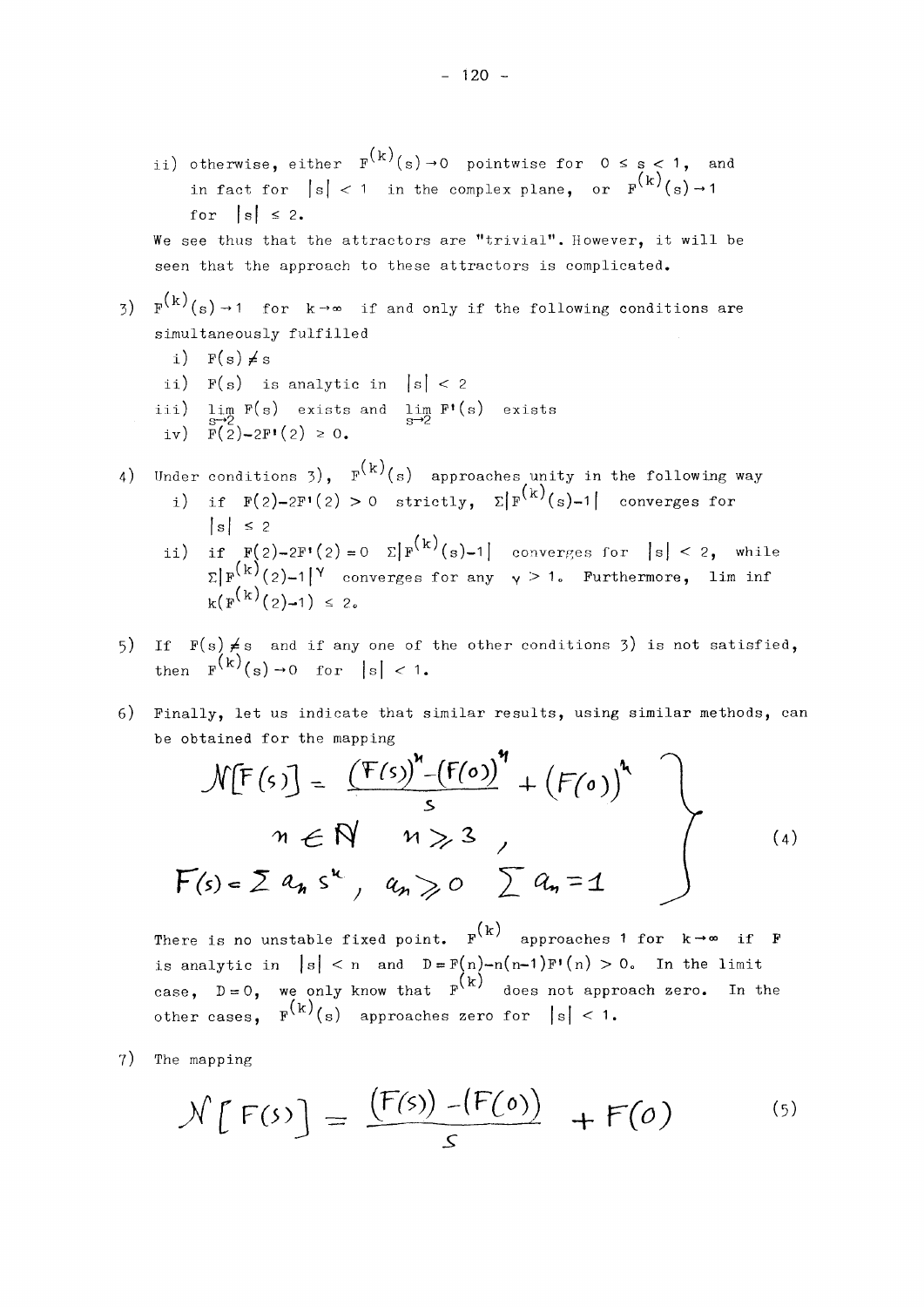where again  $F(s) = \sum a_n s^n$ ,  $a_n \ge 0$   $\sum a_n = 1$ , is such that  $F^{(k)}(s) \rightarrow 1$ for  $k \rightarrow \infty$ , |s|  $\leq 1$ .

In the sequel, we shall not discuss separately the problem of fixed points (though direct proofs exist *L)* because the absence of non-trivial fixed points follows from the rest of the study.

# II. NECESSARY CONDITIONS FOR *¥^(Β)Τ^Ο* : ANALYTICITY

First note that from condition  $(1)$ , we see that if  $F(s)$  is defined in  $0 \le s \le 1$  it can be extended to  $|s| \le 1$ .

Assume that 
$$
F(s_0)/s_0 < 1
$$
 for  $0 < s_0 < 1$ , then from (2) we get\n
$$
\frac{F^{(k)}(s_0)}{s_0} \left\langle \frac{F(s_0)}{s_0} \right\rangle^2
$$
\nHence, if  $F(s_0)/s_0 < 1$ ,  $F^{(k)}(s_0) \to 0$  as  $k \to \infty$ ; but since, from the positive

properties (1)  $|F(s)| \leq F(s)$  for  $|s| \leq s$ . we find also  $F^{(K)}$ for  $k \rightarrow \infty$ ,  $|s| \leq s$  . However, since  $|F^{(k)}(s)| < 1$  in  $|s| < 1$ , Vitali's theorem tells us that  $|F^{(k)}(s)| \rightarrow 0$  for  $|s| < 1$ .

 $\left( \cdot, \cdot \right)$ Hence, if  $F^{(n)}(s)$  does not approach zero, we have  $F(s)/s \ge 1$  for  $0 \leq s \leq 1$ . This implies the following necessary conditions :

$$
F^{(k)'}(1) \le 1
$$
, for any k. (6)

Let us now look at the recursion relations for  $a_n^{(k)}$  following from the definitions (2) and  $(3)$ . They are

$$
a_{n}^{(k+1)} = \sum_{p+q=n+1} a_{p}^{(k)} a_{q}^{(k)} + \delta_{q} (a_{o}^{(k)})^{2}. \qquad (7)
$$

If

 $\hat{\zeta}$ 

$$
I_n^{(k)} = \sum_{\ell=n}^{\infty} q_{\ell}^{(k)} , \left( \text{uetic } I_o^{(k)} = 1 \right) \tag{8}
$$

we get from (7)

$$
\mathcal{I}_{n}^{(k+1)}>\left[\sum_{p\leq x, q\geqslant n+1}+\sum_{q\leqslant n, p\geqslant n+1}\right]a_{p}^{(k)}a_{q}^{(k)},
$$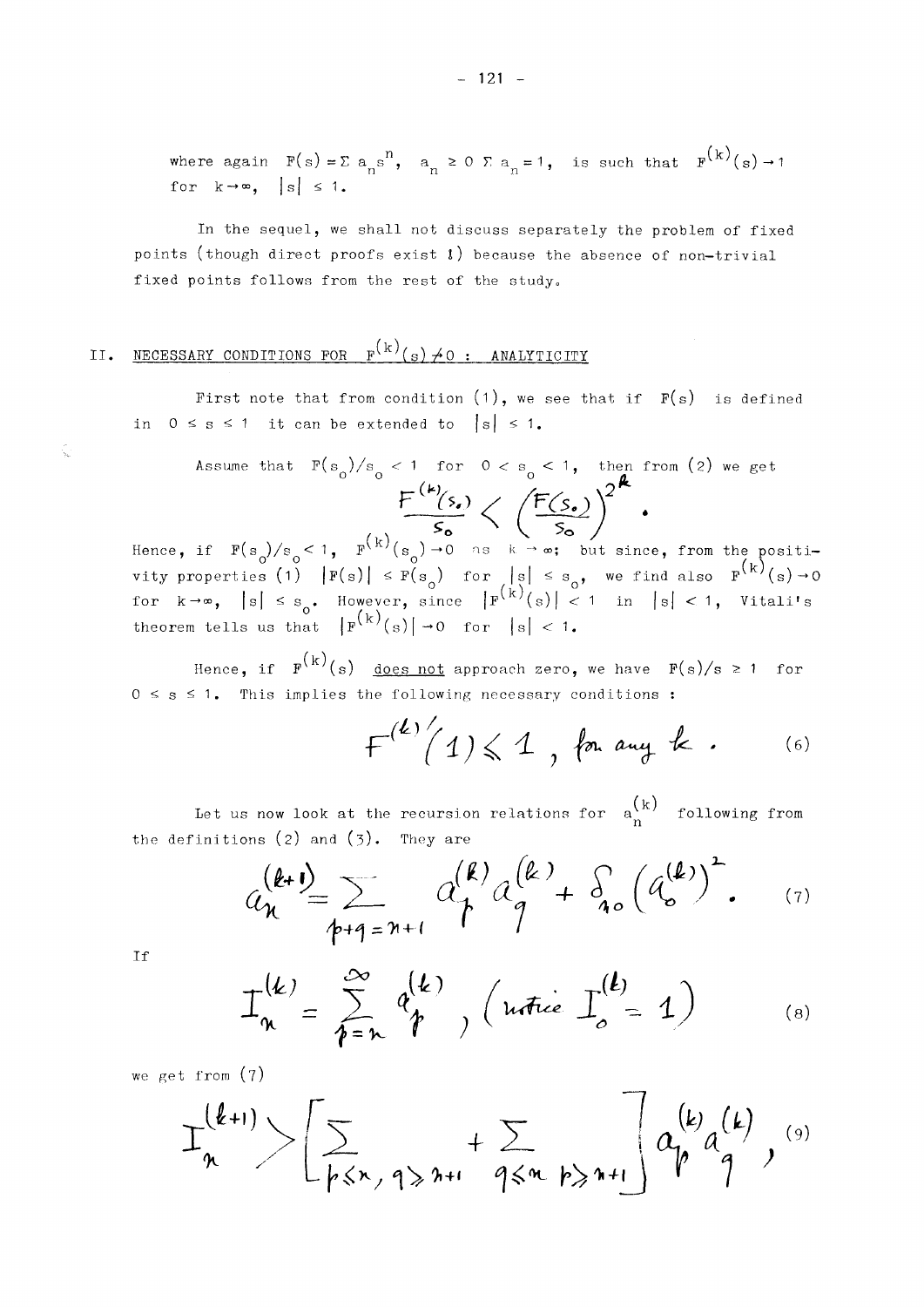$i \cdot e \cdot$ ,

$$
\mathcal{I}_{\lambda}^{(k+1)} \geq 2 \mathcal{I}_{\eta_{H}}^{(k)} \left[ I - \mathcal{I}_{\eta_{H}}^{(k)} \right] \qquad (10)
$$

Assume now that  $F(k)$  does not tend to zero for  $k \rightarrow \infty$ . Then from (6), we get  $\sum n \, a_n^{(k)} \leq 1$ , and hence

$$
\log\left(\frac{k}{\lambda}\right) < \sum_{k=n}^{\infty} \log\left(\frac{k}{\lambda}\right) < \sum_{k=0}^{\infty} \log\left(\frac{k}{\lambda}\right) < 1
$$

 $i.e.,$ 

$$
\mathcal{I}_{\mathfrak{m}}^{(k)} \leftarrow \frac{1}{\mathfrak{n}} \qquad (11)
$$

and, by inserting in the bracket in  $(10)$ :

$$
\frac{\frac{1}{\mu}(\mathbf{k})}{\frac{1}{\mu}(\mathbf{k}+1)} < \frac{1}{2} \frac{\mathbf{n}+1}{\mathbf{n}} \quad \text{Iterating this inequality, one gets, using } \mathbf{I}_{q}^{(p)} \leq 1,
$$
\n
$$
a_{n}^{(k)} < \mathbf{I}_{n}^{(k)} < 2 \mathbf{n} \cdot 2^{-n} \quad (12)
$$

Hence  $F^{(k)}(s) = \sum a_n^{(k)} s^n$  is analytic in  $|s| < 2$ . Furthermore, using the explicit bound (12), we get a bound on  $F^{(k)}$  which is <u>independent of  $k$ </u>:

$$
\left|F^{(k)}(s)\right| < 1 + |s| + 2|s| \frac{1}{\left(1 - \frac{|s|}{2}\right)^2}
$$
 (13)

## III. THE CONDITION  $F(2)-2F'(2) \ge 0$

Consider the quantity

$$
D^{(k)}(s) = F^{(k)}(s) - s F^{(k)'}(s) \qquad (14)
$$

By differentiating  $(2)$ , we get

$$
D^{(k+t)}(s) = \frac{2F^{(k)}(s)}{s} D^{(k)}(s) - \frac{2-s}{s} (F^{(k)}(s))^{2} (15)
$$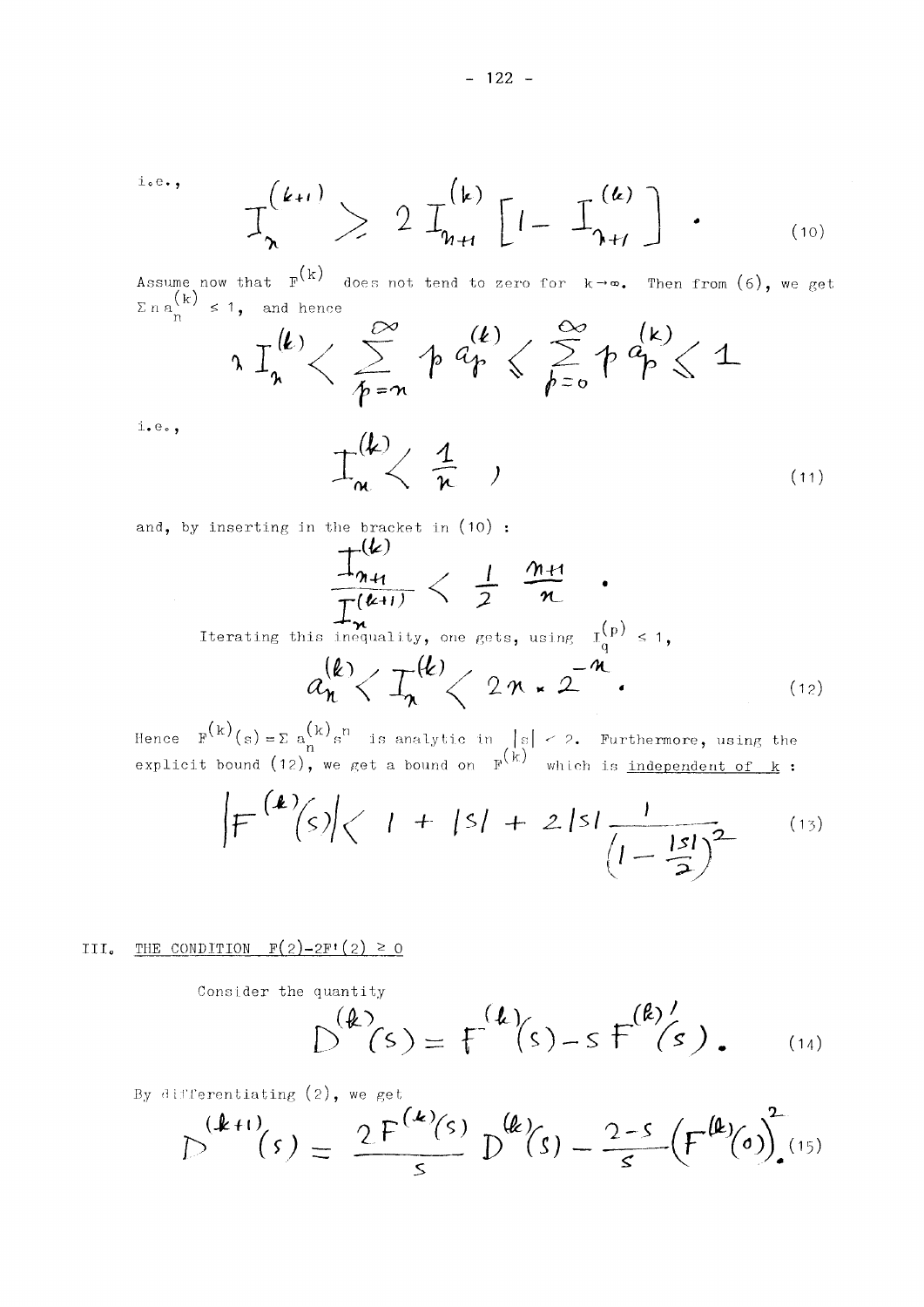Assume that  $F^{(K)}(s) \neq 0$  for  $k \rightarrow \infty$ . Then the  $F^{(K)}$ <sup>1</sup>s are bounded by  $(13)$ . Take 1 < s < 2, and assume  $D^{(K)}(s_{0})$  < 0, then from (15) we get  $D^{(k+1)}(s_{\alpha}) < 0$  and

$$
\left|\frac{D^{(k+1)}(s_o)}{D^{(k)}(s_o)}\right| \geq 2 \frac{F^{(k)}(s_o)}{s_o} \geq \frac{2}{s_o} \geq 1
$$

since  $F^{(K)}(s_{0})>1$  for  $s_{0}$ >1. Therefore, if  $D^{(O)}(s) = F(s) - sF'(s)$  is negative for one particular  $s_0$ ,  $1 \leq s_0 < 2$ , then

$$
|D^{(k)}(s_o)| > |D^{(o)}(s_o)| \left(\frac{2}{s_o}\right)^{k-1}
$$

However,  $F^{(k)}(s)$  is bounded by (13) and  $(2- |s|)F^{(k)}(s)$  is also bounded by  $(13)$ . For k large enough, this is a contradiction. Hence a <u>necessary</u> condition for  $F^{(k)}(s)$  not to approach 0 in  $0 < s < 1$  is

$$
D^{(0)}(s) = F(s) - s F(s) \ge 0,
$$
  
\n
$$
\forall s, 1 \le s < 2.
$$
 (16)

If (16) holds, we can integrate (16) from 1 to s and get

$$
\frac{F(s)}{s} \leqslant 1 \quad \text{if} \quad 1 \leqslant s < 2 \quad . \tag{17}
$$

This means that  $F(s)$  and  $F'(s)$  which are increasing functions of s have limits for  $s=2$  that we designate as  $\; \mathbb{P}(\;2) \quad \text{and} \quad \mathbb{P}^{\intercal}(2)$ . Hence we have shown the

THEOREM : If  $F^{(k)}(s)$  does not approach 0 in  $0 < s < 1$ , then

$$
\mathcal{D}^{(0)}(2) \equiv F(2) - 2F'(2) \geq 0.
$$
 (18)

From the positivity of the  $|a_n|^r s$ , it is easy to see that (18) implies (16).

Let us now assume

$$
D^{(0)}(2) > 0.
$$

We can take the limit of Eq. (15) :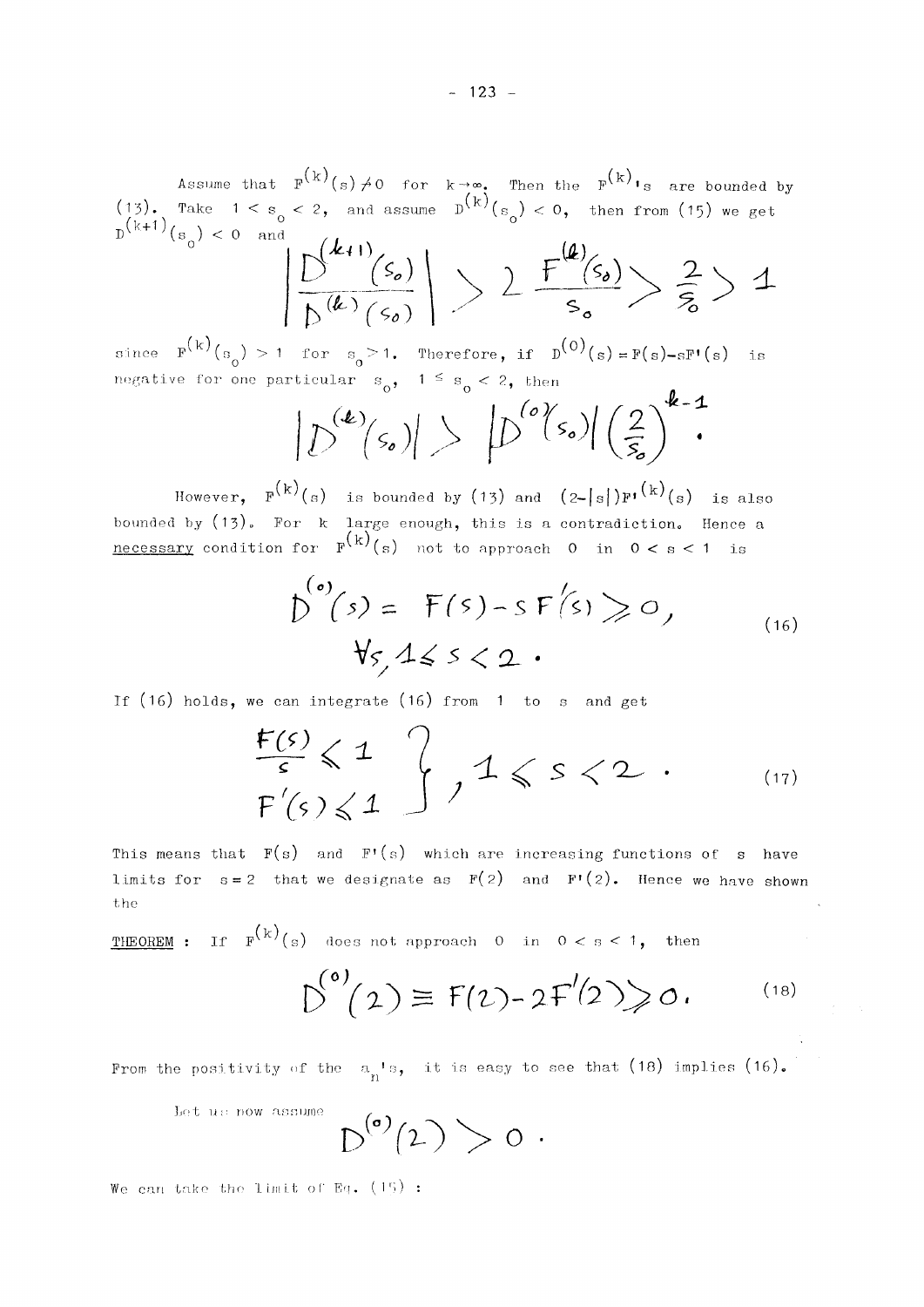$$
D^{(k+\nu)}(2) = F^{(k)}(2) D^{(k)}(2), \qquad (19)
$$

and  
\n
$$
\mathbb{D}^{(k)}(2) = F^{(k-1)}(2) F^{(k-1)}(2) \cdots F^{(2)} \mathbb{D}^{(0)}(2) \cdots
$$

But 
$$
D^{(k)}(s)
$$
 is a decreasing function of s so  
\n
$$
D^{(k)}/(2) \le F^{(k)}/(0) \equiv a'_{o} \le 1
$$
\nand  
\n
$$
1 < \prod_{k=0}^{N} F^{(k)}(2) < \frac{1}{D^{(0)}(2)}
$$

We see that the infinite product  $\int_{0}^{\infty} F^{(k)}(2)$  is <u>convergent</u>. So  $F^{(k)}(2) \rightarrow 1$  $\frac{1}{2}$ for  $k \rightarrow \infty$  and, since  $\overline{1}$ 

$$
1 \leqslant F^{(k)}(s) \leqslant F^{(k)}(2) \quad , \quad 1 \leqslant s \leqslant 2 \quad ,
$$

$$
2 - F^{(k)}(2) \leq F^{(k)}(5) \leq 1, 0 \leq s \leq 1,
$$

(from convexity)

 $\mathcal{L}^{\text{max}}$  , where  $\mathcal{L}^{\text{max}}$ 

$$
F^{(k)}(s) \rightarrow 1 \quad 0 \leq s \leq 2.
$$

Furthermore,  $\mathbf{\Psi}[s] \leq 2$  the infinite product  $\int_{k=0}^{\infty} f^{(k)}(s)$  converges. The refore we have the

THEOREM : If  $F(2)-2F'(2) > 0$ , then  $F^{(N)}(s) \rightarrow 1$  as  $N \rightarrow \infty$ , when  $|s| \leq 2$ , and the infinite product  $\lim_{N\to\infty}F^{(N)}(s)$  converges for  $|s| \leq 2$ .

ዊ  $\ell_{\rm m}({\rm N})_{\ell \, \circ 1 - 1, 1}$ 

$$
\mathcal{D}^{(o)}(2) = 0 \tag{21}
$$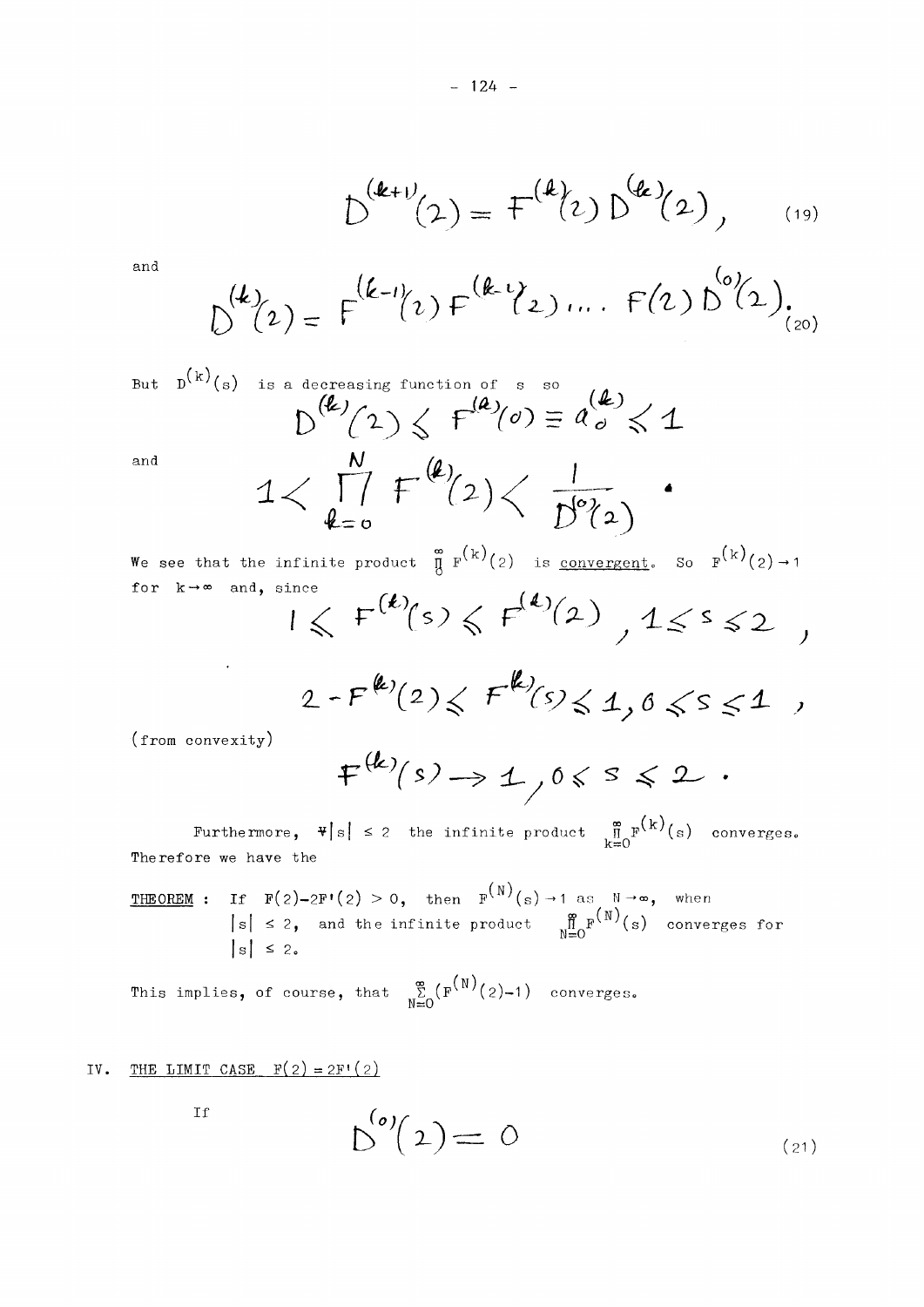we get from  $(19)$ ,  $D^{(K)}(2) = 0$ . The only easy result in this case is that  $D^{(0)}(2) = 0$  is a <u>sufficient</u> condition to guarantee that  $P^{(k)}(s)$  does not approach 0 in  $0 < s < 1$ . Indeed, we still have  $F^{(K)}(s) \leq s$  for  $1 < s < 2$ , and by convexity  $F^{(K)}(s) \geq s$  for  $0 \leq s < 1$ . Let us show that if  $F(0) > 0$ , one can in fact get a lower bound on  $F^{(K)'}(0)$  for  $k$  large enough. Replacing F and F1 by their power expansion, one gets from (21)

$$
a_o = \sum_{n=2}^{\infty} (n-1) 2^n a_n ,
$$
 (22)

and hence  $4\sum_{2}^{\infty} a_{n} < a_{0}$ . Combining with  $\sum_{0}^{\infty} a_{n} = 1$ , one gets

$$
a_1 > \left[1 - \frac{5a_0}{4}\right]_+ \quad \text{ (23)}
$$

where  $\begin{bmatrix} x \end{bmatrix}_{+} = x$  for  $x \ge 0$ , 0 for  $x \le 0$ . Hence

$$
a_o^{(k+1)} > (a_o^{(k)})^2 + 2 a_o^{(k)} [1 - \frac{a_o^{(k)}}{4}]_+.
$$
 (24)

The graph corresponding to this inequality is presented in the following Figure :

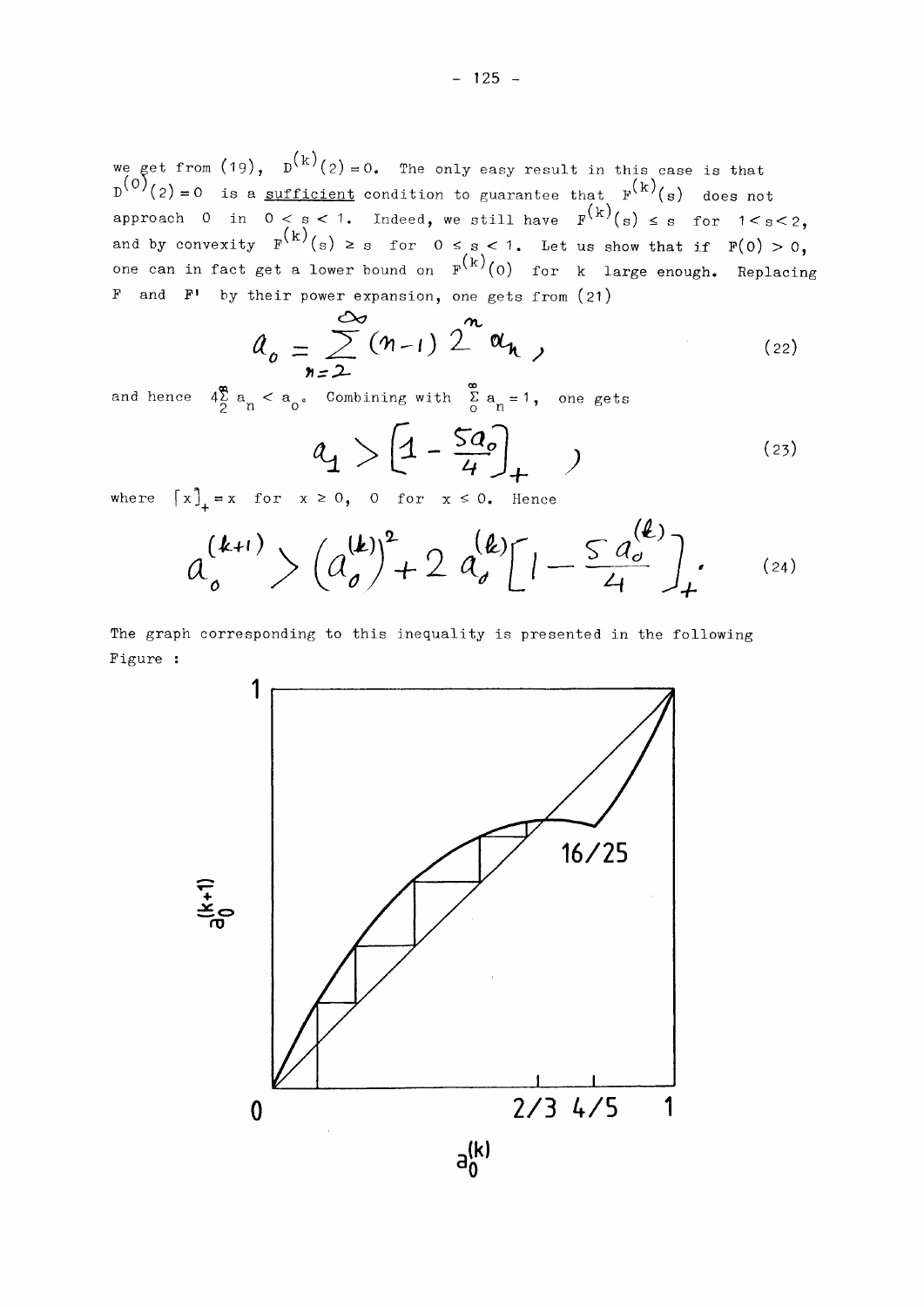It is easy to see that after a finite number of iterations, one gets

$$
a_o^{(k)} \geqslant \frac{16}{25} \tag{25}
$$

One can generalize this technique to get more refined lower bounds, but we shall prefer to use a completely different method.

The trouble with Eq. (15), in the case  $D(2) = 0$ , is that it reduces to  $0=0$ . Differentiating (15) leads to an equation on the second derivatives of  $\mathbb{F}^{\binom{K}{2}}$  and  $\mathbb{F}^{\binom{K+1}{2}}$  which do not necessarily exist. An interesting quantity to consider is

$$
\Delta = F - s F' - \frac{s^2(2-s)}{2} F'' \t\t(26)
$$

It is easy to see that  $\Delta$  is monotonously decreasing. Hence

$$
\Delta(s) \leqslant F(o) \leqslant 1 . \tag{27}
$$

We have also

$$
\Delta(s) > (2-s) F''(1) \quad \text{for} \quad s \geq 1 \quad (28)
$$

The iteration of  $\Delta$  is given by :

$$
\Delta^{(k+1)}(s) = \frac{2F^{(k)}}{s} \Delta^{(k)}(s) - \frac{2-s}{s} (F^{(k)}_{-s}F^{(k)})^2_{(29)}
$$

In Appendix I we prove the inequality

$$
(F-sF')^2 < 2F \Delta . \tag{30}
$$

**Therefore** 

$$
\Delta^{(k+1)}(s) > \frac{2(s-1)}{s} F^{(k)}(s) \Delta^{(k)}(s).
$$
 (31)

Iterating, we get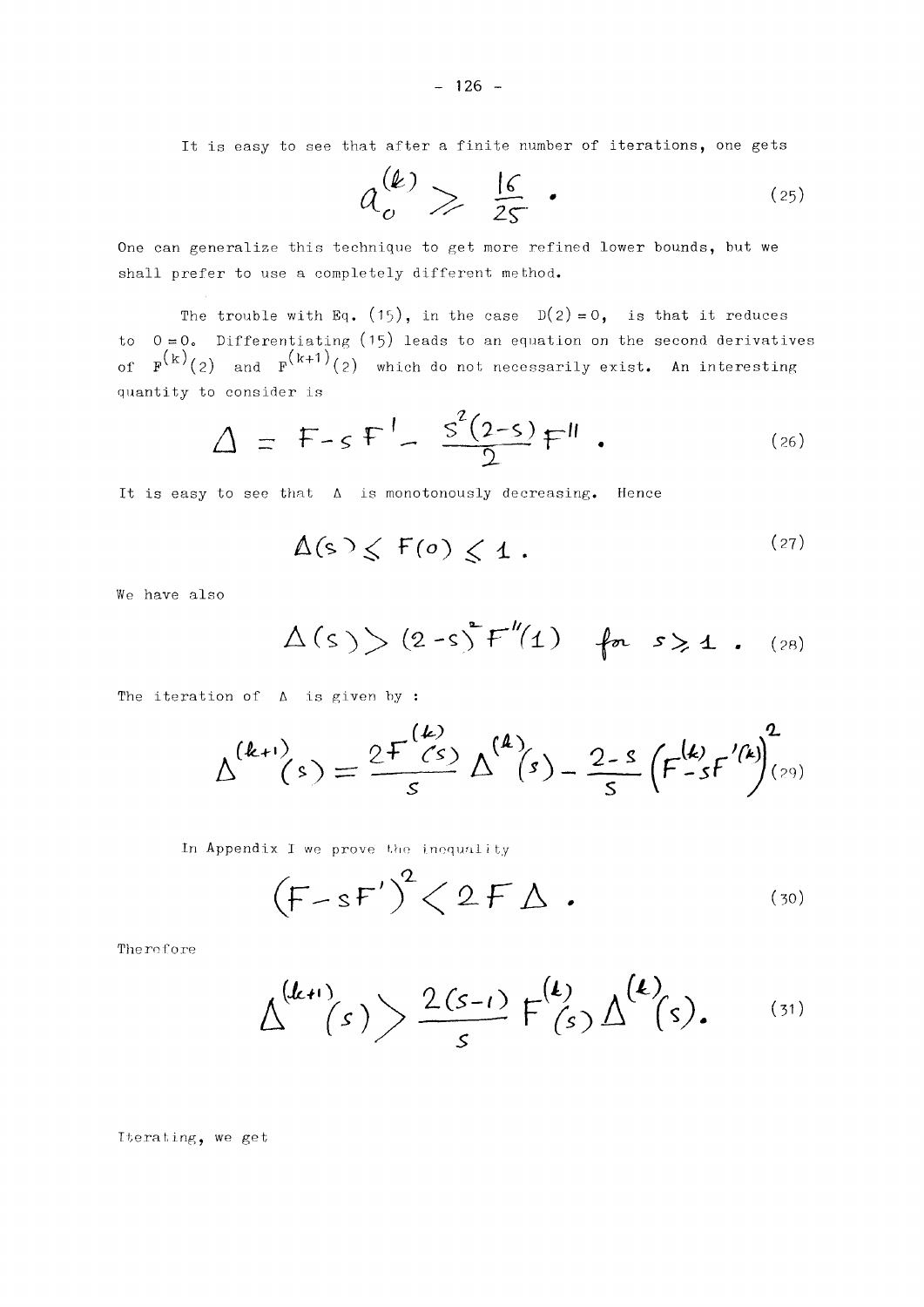$$
\Delta^{(N+1)}(s) > \left(\frac{2(s-1)}{s}\right)^{N+1} \prod_{k=0}^{N} F^{(k)}(s) \Delta(s), \quad (32)
$$

and using inequalities (27) and (28) together with  $F^{(k)}(s)/s > F^{(k)}(2)/2$ , we get, assuming  $F''(1) \neq 0$ , i.e., excluding  $F(s) = s$ ,

$$
\prod_{k=0}^{k=N} f^{(k)}(2) \left\langle \frac{1}{f''(1)(2-s^2(s-1))^{N+4}} \right\rangle
$$
 (33)

Optimizing with respect to s, we find with  $s = 2-2/N$ ,

$$
\prod_{k=0}^{k=N} F^{(k)}(2) \left\langle \frac{C_{N} N^{2}}{F''(1)} \right\rangle, N \geq 1. \quad (34)
$$

In the limit of large N, we have

$$
C_{N} \rightarrow \frac{e^{2}}{4} \quad . \tag{35}
$$

If we define  $\epsilon_{N}$  by

$$
F^{(N)}(2) = 1 + \epsilon_{N} \qquad (36)
$$

we can rewrite  $(34)$  as

$$
\sum_{k=0}^{N} \varepsilon_{k} \leq 2 \ln N + \text{cnot}.
$$
 (37)

This means that, in an <u>average</u> sense,  $e_N$  goes to zero. However, we cannot exclude from (37) the existence of an infinite sequence of  $\epsilon_N$ 's not tending to zero. The only safe thing we can say is

$$
\liminf_{N \to \infty} N \epsilon_N \leq 2 \quad . \tag{38}
$$

To prove that  $\epsilon_N$  goes to zero, we will use the fact that successive e's are correlated. Specifically, from

2 F<sup>(w+i)</sup>(2) = 
$$
(F^{(w)}(2))^{2}+(F^{(w)}(0))^{2}((F^{(w)}(2))^{2}+1)
$$
 (39)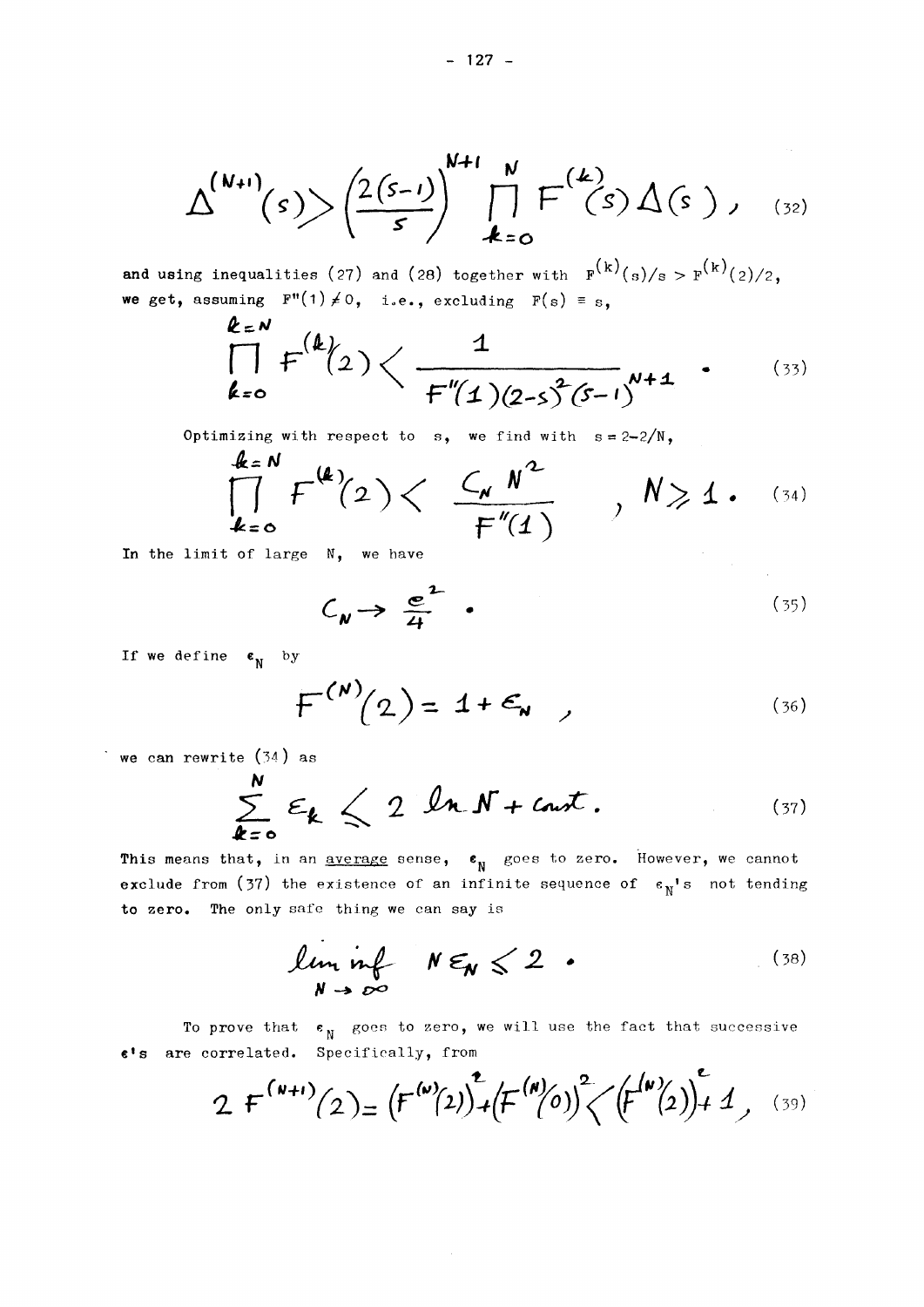we get

$$
\epsilon_{N+1} - \epsilon_N \left\langle \frac{1}{2} \epsilon_N^2 \right\rangle \qquad (40)
$$

In Appendix II we exploit this inequality to obtain

$$
\epsilon_{N-P} > \frac{\epsilon_N}{1 + \frac{P\epsilon_N}{2}}
$$
 (41)

and

$$
\prod_{k=M}^{N} F^{(k)}(2) \geqslant \frac{1}{q} \left(\epsilon_N \right)^2 \left(N-M+2\right)^2. \tag{42}
$$

If we combine the inequality (34) with the set of inequalities  $(42)$ , we get

$$
CN_P^2>\prod_{k=1}^{P}(\frac{\epsilon_{N_R}}{3})^2\times (N_I+1)^2(N_2-N_I+1)^2....(N_P-N_{P-1}+1)^2(43)
$$

In Appendix II we also show that this set of inequalities is very constraining and allows to get an upper limit on  $v(x)$ , the number of  $\epsilon_k^2$ larger or equal to  $x$  :

$$
y(x) \left\langle n \frac{\pi}{n-1} \left( \frac{3}{x} \right)^{\frac{n}{2n-2}} + n \right\rangle
$$
\n(44)

for any integer  $n \ge 1$ .

Noticing that  $v(1) = 0$ , if  $F(s) \neq s$ , we get the Stieltjes integral :

$$
\sum_{k=0}^{\infty} \left(\varepsilon_k\right)^{2k} = \int_0^1 \chi^{\alpha} \left[-\frac{d\psi(x)}{dx}\right] = \int_0^1 \chi^{\alpha-1} \gamma(x) dx. \quad (45)
$$

For any  $\alpha > \frac{1}{2}$  we can find an n such that from (44) we get a convergent upper bound to the last integral in  $(45)$ . In particular, to prove that  $\sum_{k=0}^{\infty} (\epsilon_k)^2$  is convergent, it is sufficient to take  $n=3$ . Hence we have shown the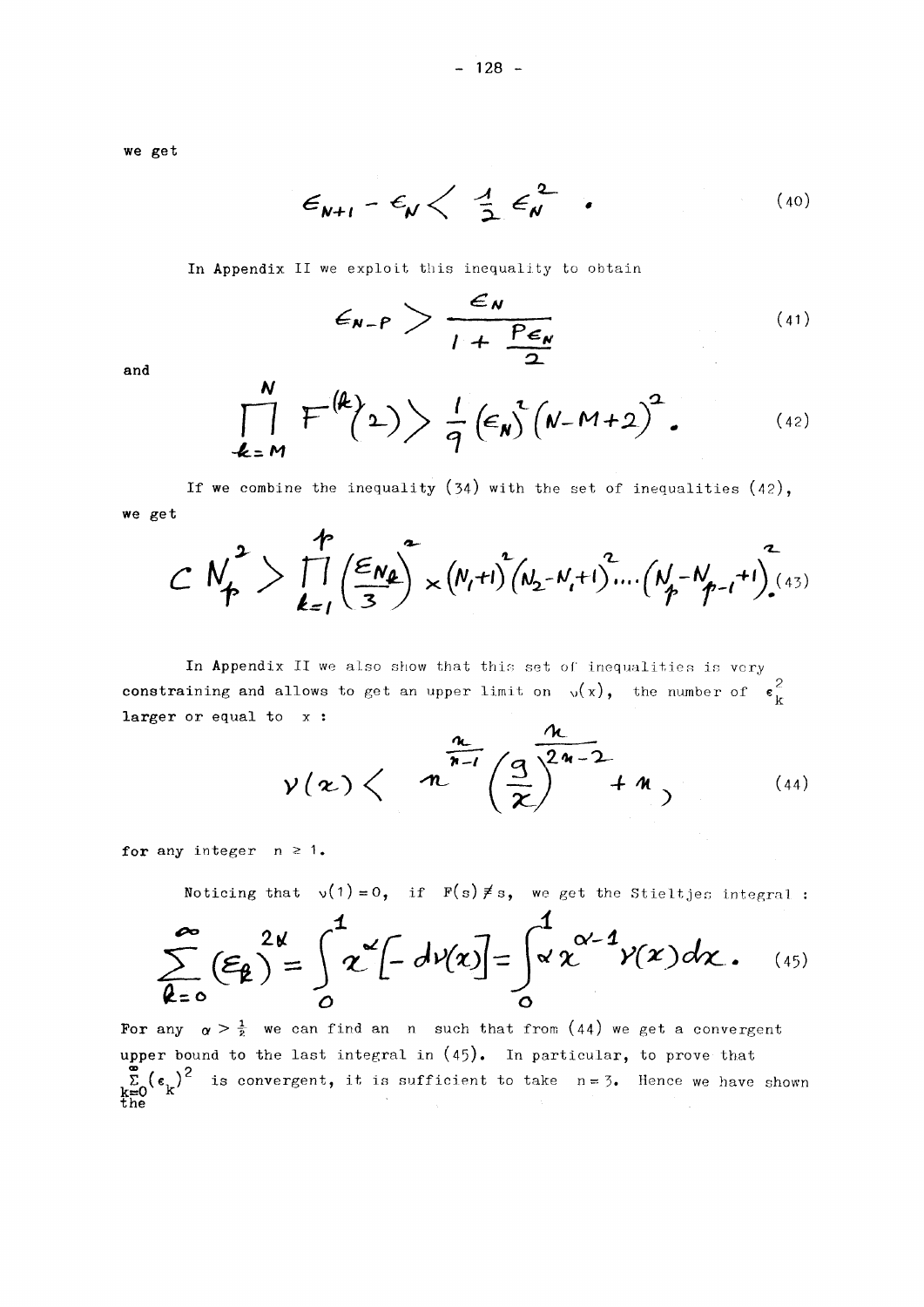**THEOREM** :  $\Sigma(\epsilon_{\mathbf{k}})^{2\alpha}$  converges for  $\alpha > \frac{1}{2}$ .

**On the other** hand, we have the

**THEOREM :** If  $D(2) = F(2) - 2F'(2) = 0$ ,  $\Sigma \epsilon_k$  must diverge.

We begin the proof by summing the equations  $(15)$  to get

$$
D(s) = \frac{2-s}{s} \sum_{N=0}^{\infty} \frac{\left(F^{(N)}(0)\right)^2}{\prod_{N}(s) \left(\frac{2}{s}\right)^{N+1}}
$$
 (46)

**where** 

$$
\prod_{\mathbf{N}}(s) = \prod_{k=0}^{\mathbf{N}} F^{(k)}(s).
$$
 (47)

Assume that  $\sum_{k}$  converges, then  $\pi_N(z)$  tends to a limit L for -»» and **ThT(s)** < L. We can also start after a finite number of itérations **30** that  $F^{(N)}(0) > 16/25$ , according to  $(25)$ .

Then we get, summing the geometric series in  $(46)$ :

$$
D(s) > \frac{1}{L} \left(\frac{16}{25}\right)^2, \tag{48}
$$

a contradiction.

**a** The conver  $T_{\text{ref}}$  convergence  $\mathbf{R}_{\text{ref}}$  (c) for  $\mathbf{P}_{\text{ref}}$ **jL|l**-F^(s)| or equivaiently jP^'fs) for ISL < 2 .

**From** (39) we have From (39) we have

$$
| - (F^{(\mu)}(o))^{2} = 2 (\epsilon_{\mu} - \epsilon_{\mu+1}) + \epsilon_{\mu}^{2}.
$$

**Hence** 

$$
\sum_{k=0}^{N} \left(1 - \left(\frac{F^{(k)}(0)}{F^{(k)}}\right)^{k}\right) = 2 \epsilon_0 - 2 \epsilon_{N+1} + \sum_{0}^{N} \epsilon_k^{2}.
$$
 (49)

The right-hand side is bounded for arbitrary N and is therefore convergent. **It is also obvious from** the monotonicity of F that  $\sum_{n=0}^{\infty} (1-(F^{(K)}(s))^2)$  is  $k - 0$ convergent for  $0 \leq s \leq 1$ .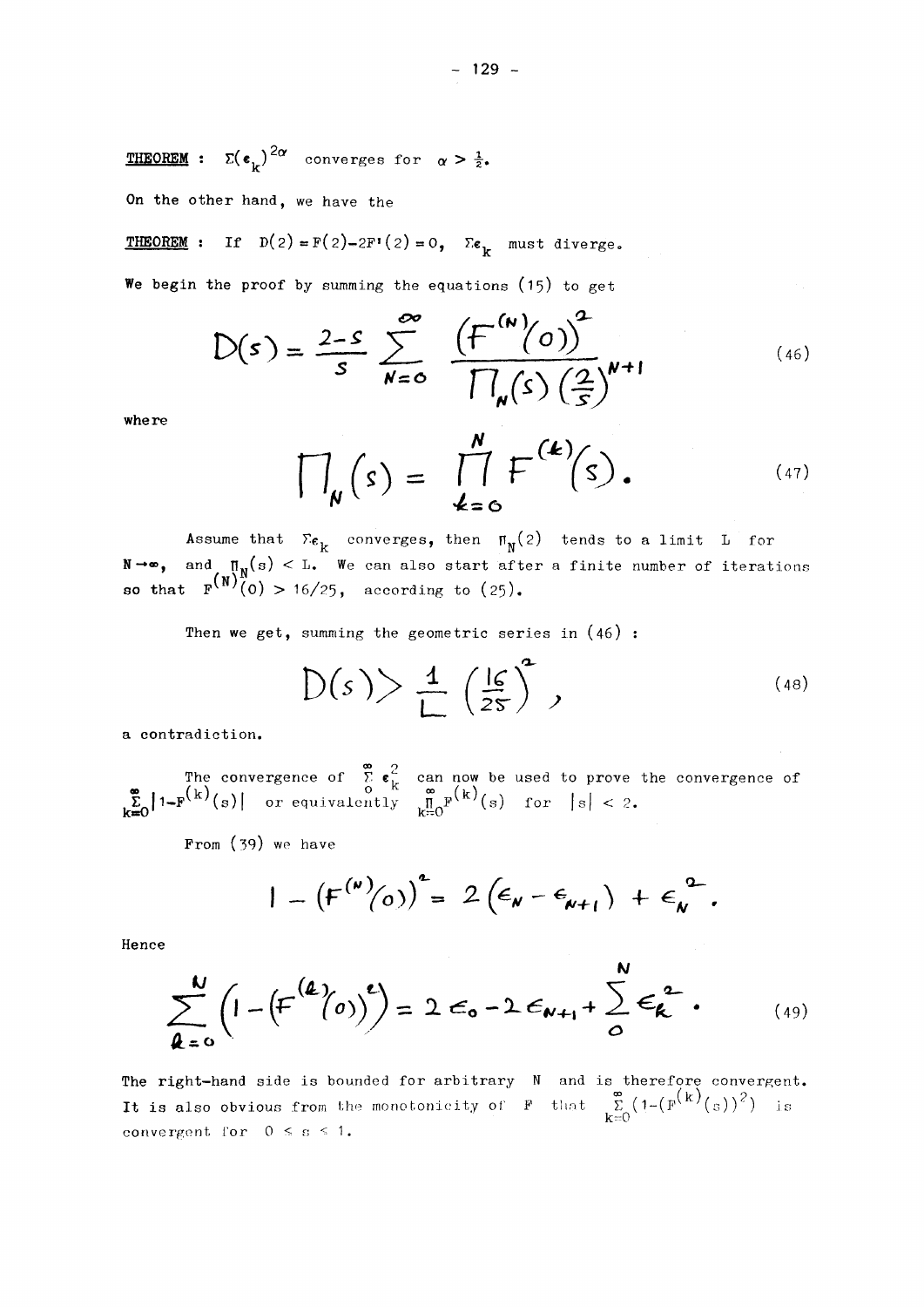For  $1 \leq s < 2$  we have to use a more complicated argument. If we **write**  $F^{(k)}(s) = 1+\epsilon_k(s)$  we get from the mapping equation

$$
\mathcal{E}_{k+1}(s) > \frac{2}{s} \mathcal{E}_{k}(s) - \frac{s-1}{s} \left( - \left( F^{(k)}(s) \right)^{s} \right). \tag{50}
$$

**Introducing** 

$$
\boldsymbol{\kappa}_{\ell} = \left(\frac{s}{2}\right)^{\ell} \boldsymbol{\varepsilon}_{\ell}(\mathbf{s}) \tag{51}
$$

**we notice that**  $x_k \rightarrow 0$  for  $k \rightarrow \infty$ , and we get

$$
\mathcal{X}_{N} \left\langle \frac{S-1}{S} \sum_{\Delta=N}^{\infty} \left( \frac{S}{\Delta} \right)^{\Delta+1} \left[ 1 - \left( F^{(A)}(0) \right)^{2} \right] \right. \tag{52}
$$

**Thus we get a bound on**  $\boldsymbol{\epsilon}_k^{}(\mathrm{s})$  **and can establish the inequalit** 

$$
\sum_{\ell=N}^{\infty} \mathcal{E}_{\ell}(s) < \frac{S-1}{2-S} \sum_{\ell=N}^{\infty} \left(1 - \left(\frac{F^{(\ell)}}{O}\right)^{2}\right) \left(1 - \left(\frac{S}{3}\right)^{\ell+1-N}\right) < \frac{S-1}{2-S} \sum_{\ell=N}^{\infty} \left(1 - \left(\frac{F^{(\ell)}}{O}\right)^{\ell}\right).
$$
(53)

 $\sum_{k=1}^{\infty}$  (k),  $\sum_{k=1}^{\infty}$ **Therefore** the infinite product  $\lim_{k=0}^{n} f(x) = \lim_{k \to \infty} \frac{\text{converges}}{\text{for } k}$  for  $0 \leq s \leq 2$  and this **k**=0

**Can** be extended on  $\mathbb{R}^2$  to  $\mathbb{R}^2$  that  $\mathbb{R}^2$   $\mathbb{R}^2$   $\mathbb{R}^2$   $\mathbb{R}^2$ we have already said that when  $D(z) = 0$ , the product  $\frac{m}{k}$  (2)  $\frac{m\alpha_0}{k}$ ene ruterar **diverge» One** could ask how fast. This dépends on détails of the initial

If  $F''(2)$  and  $F'''(2)$  exist (as limits from  $s < 2$ ), one can obtain If F**1l(2)** and Fl,f(2) exist (as linrrts from s *< 2)* , one can obtain

$$
3f^{(N+1)''}(2)+2f^{(N+1)'''}(2)=f^{(N)}(2)\Big[3f^{(N)''}(2)+2f^{(N)''(2)}(2)\Big]_{\bullet}^{(54)}
$$

By exploiting this équation, we prove in Appendix III that

$$
\mathcal{C}_1 N^2 \langle \prod_{\mathbf{N}} (2) \langle C_2 N^2, C_1 \rangle \circ . \quad (55)
$$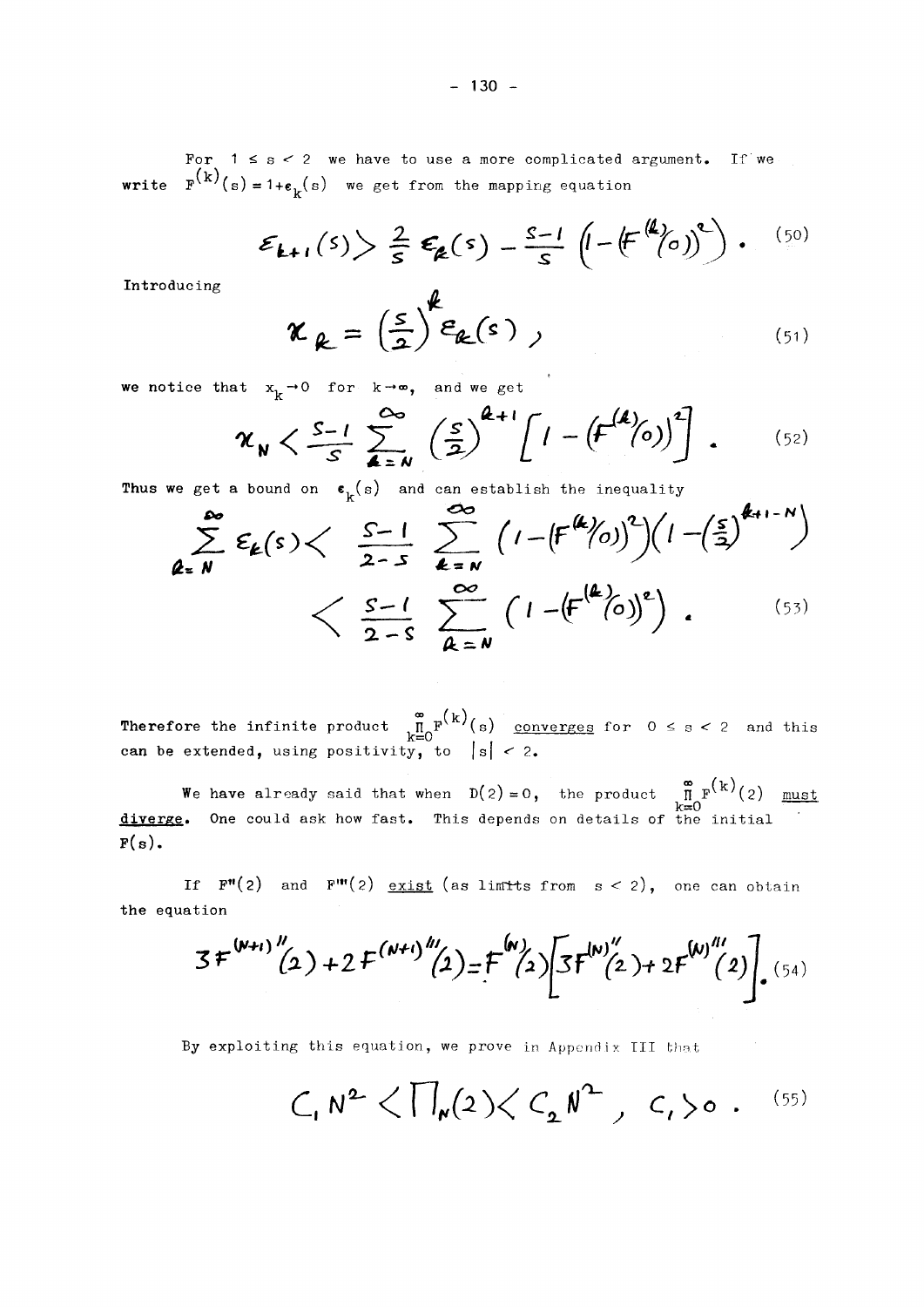Then, assuming that the  $F(N)$ <sub>1</sub>s are sufficiently smooth functions of N, one can obtain their asymptotic behaviour :

$$
F^{(N)}(s) \cong 1 + \frac{s-1}{N} \frac{s}{N(2-s)+4} \quad , \tag{56}
$$

where the <u>relative</u> error on  $F^{(N)}$ -1 is uniformly in s of the order of 1/N. **which is again arriving in Arrandix III This is again explained in Appendix III.** 

If  $\mathbf{F}^{\text{tm}}(2)$  or  $\mathbf{F}^{\text{tm}}(2)$  and  $\mathbf{F}^{\text{m}}(2)$  do not exist, the situation is more **complex.** If  $\mathbf{F}^{\mathbf{m}}$  exists but  $\mathbf{F}^{\mathbf{m}}(s) \sim (2-s)^{-\alpha}$ ,  $\Pi_{\mathbf{M}}(2) \sim N^{2-\alpha}$ , if  $\mathbf{F}^{\mathbf{m}} \sim (2-s)^{-\alpha}$  $\Pi_\mathbf{w}(2) \sim \text{N}^{\mathbf{1-\alpha}}.$  However, this is far from covering all possibilities  $\mathbf{1}$   $\mathbf{F}^{\mathbf{r}}$  can **be singular at s =** 2 **without behaving like a definite power of** 2**-s. This is described in Appendix IV·** 

#### **V· GENERALIZATION OF THE RESULTS TO OTHER MAPPINGS**

**First, for completeness, we treat the simple case** 

$$
NF(s) = \frac{F(s) - F(o)}{s} + F(o) ,
$$
  
\n
$$
F = \sum a_n s^n, \quad a_n \geqslant 0, \quad \sum a_n = \pm 1 .
$$
 (57)

**If**  $\mathbf{N}^k \mathbf{F} = \mathbf{F}^{(k)} = \sum a_n^{(k)} s^n$ , the recursion relation reduces to  $\frac{1}{2}$   $\frac{1}{2}$   $\frac{1}{2}$   $\frac{1}{2}$   $\frac{1}{2}$   $\frac{1}{2}$   $\frac{1}{2}$   $\frac{1}{2}$   $\frac{1}{2}$   $\frac{1}{2}$   $\frac{1}{2}$   $\frac{1}{2}$   $\frac{1}{2}$   $\frac{1}{2}$   $\frac{1}{2}$   $\frac{1}{2}$   $\frac{1}{2}$   $\frac{1}{2}$   $\frac{1}{2}$   $\frac{1}{2}$   $\frac{1}{2}$   $\frac{1}{2$ 

and by iterating this relation from  $k = 0$ , we find

$$
a_o^{(k)} = \sum_{n=0}^{\infty} a_n \rightarrow 1 \quad \text{for } k \rightarrow \infty \quad . \tag{59}
$$

*(5β )* 

**Hence** 

$$
F^{(k)}(s) \rightarrow 1 \quad \text{for } k \rightarrow \infty \text{ } 0 \leq s \leq 1
$$

**Now, consider the mapping** 

$$
\mathcal{N}F(s) = \frac{(F(s))^{n}-(F(o))^{n}}{s} + (F(o))^{n}, n \geq 3. (60)
$$

**Here things are very similar to the case n =** 2, **except that there is no unstable fixed point analogue to**  $F(s) = s$ **.** The results are as follows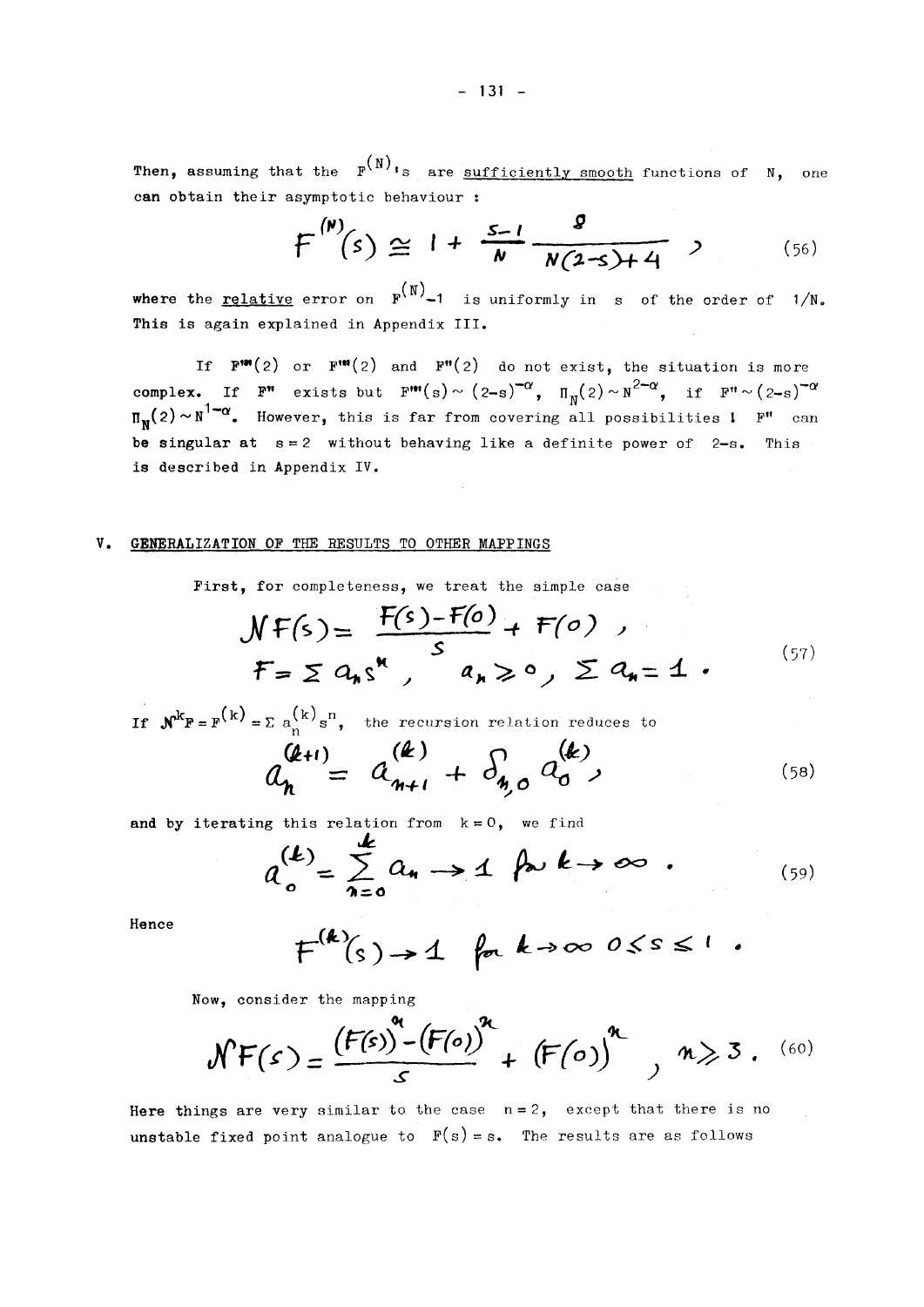- i) if  $F(s)$  is analytic in  $|s| < n$ , and if  $F(n)$  and  $F'(n)$  exist, and if  $F(n)-n(n-1)F'(n) > 0$ , the iterates  $F^{(k)}(s)$  approach 1 for  $k \rightarrow \infty$ ,  $|s| \leq n$ .
- **ii)** in the limit case  $F(n) = n(n-1)F'(n)$ ,  $F^{(k)}(s)$  remains finite and  $\mathbf{F}^{\mathcal{K} \mathcal{N}}(\mathbf{0})$  is lower bounded by  $1 - \left( \frac{1}{n-1} \right)$  but we have not carried out (k)
- **iii)** otherwise  $F^{(k)}(s)$  approaches zero for  $|s| < 1$ .

The methods being essentially the same as in the case  $n = 2$ , we feel that we only have to give a few indications. First, one shows that if  $\frac{1}{n}$   $\frac{1}{n-1}$  **f**  $\frac{1}{n-1}$  **f**  $\frac{1}{n-1}$  **f**  $\frac{1}{n-1}$  **f**  $\frac{1}{n-1}$  **f**  $\frac{1}{n-1}$  **f**  $\frac{1}{n-1}$  **f**  $\frac{1}{n-1}$  **f**  $\frac{1}{n-1}$  **f**  $\frac{1}{n-1}$  **f**  $\frac{1}{n-1}$  **f**  $\frac{1}{n-1}$  **f**  $\frac{1}{n-1}$  **f**  $\frac$  $P_{\text{c}}$   $P_{\text{c}}$   $P_{\text{c}}$   $P_{\text{c}}$   $P_{\text{c}}$   $P_{\text{c}}$   $P_{\text{c}}$   $P_{\text{c}}$   $P_{\text{c}}$   $P_{\text{c}}$   $P_{\text{c}}$   $P_{\text{c}}$   $P_{\text{c}}$   $P_{\text{c}}$   $P_{\text{c}}$   $P_{\text{c}}$   $P_{\text{c}}$   $P_{\text{c}}$   $P_{\text{c}}$   $P_{\text{c}}$   $P_{\text{c}}$   $P_{\text{c}}$  **for**  $\frac{1}{2}$  on  $\frac{1}{2}$  on  $\frac{1}{2}$  if  $\frac{1}{2}$  on extracts that if  $\frac{1}{2}$  does not **approach** zéro

$$
F^{\prime(4)}(1) \leq \frac{1}{n-1} \qquad (61)
$$

**which is the analogue of (6). Then, using the recursion relations** 

$$
a_{q}^{(k+1)} = \sum_{r_{1}+r_{2}+r_{n}=q+1} a_{r_{1}}^{(k)} a_{r_{2}}^{(k)}...a_{r_{n}}^{(k)} + \delta_{q}^{(k)} a_{q}^{(k)} + \delta_{q}^{(k)}
$$
 (62)

**One proves the analyticity of**  $F^{(k)}$  **inside**  $|s| < n$  **and one obtains inside** this domain a bound independent of k. Next, one introduces the analogue of **(14) :** 

$$
D^{(4)}(s) = F^{(4)}(s) - (n-1) s F^{(4)}(s) \tag{63}
$$

**which satisfies** the recursion relation

| \n $(\mathbf{k}+1)$ \n | \n $(s) = \frac{n(\mathbf{F}^{(k)}\hat{\epsilon})^{n-1} (k)}{s}$ \n | \n $(s) - \frac{n-s}{s} (\mathbf{F}^{(k)}(0))^{n}$ \n |
|------------------------|---------------------------------------------------------------------|-------------------------------------------------------|
|------------------------|---------------------------------------------------------------------|-------------------------------------------------------|

one proves that  $p^{(k)}$  has to be positive for  $1 < s < n$  and one deduces **one proves that D** has to be positive for 1 < s < n and one deduces  $\binom{n}{k}$ 

$$
D^{(k)}(2) > 0 \tag{65}
$$
\nand, then, if  $D^{(k)}(2) \neq 0$ , one proves that  $\left[\prod_{k=0}^{N} F^{(k)}(2)\right]^{n-1}$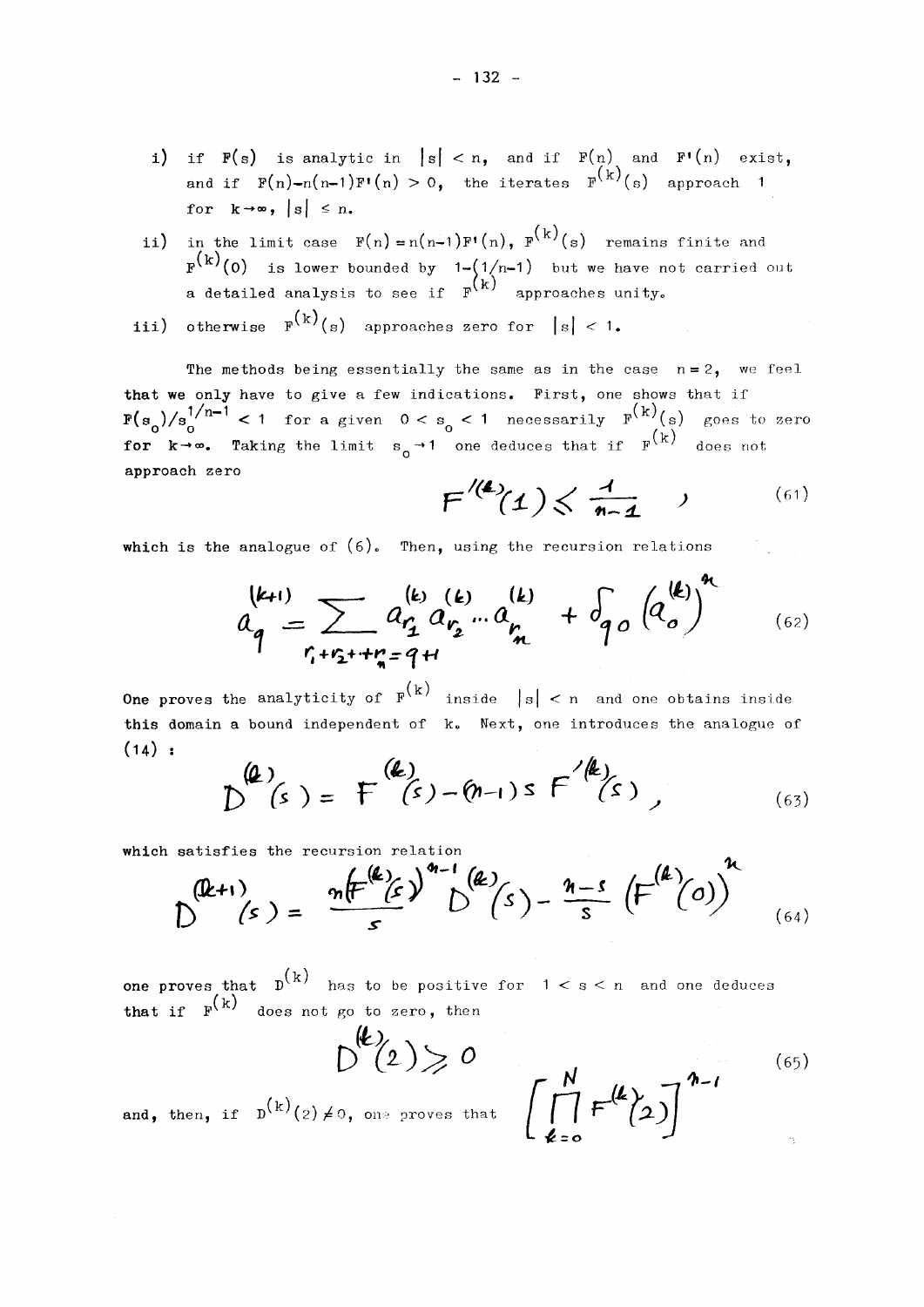**has an upper bound independent of N. This leads to the desired resuit. In the limiting case, one cannot exactly carbon—copy the reasonings because more terms appear when one differentiates équations more than once. Our guess is that nothing changes, but we leave it as an exercise for the reader.** 

#### **VI. CONCLUDING REMARKS**

Returning to the case  $n=2$ , we see that if we forget the origin of the problem and think of the equation as describing a dynamical system, we **see that there is no room for a chaotic behaviour, irrespective of the choice of the initial F.** In a naïve way, one could say that the behaviour  $F^{(k)} \rightarrow 0$ **for**  $0 < s < 1$  is infinitely more likely than  $F^{(k)} \rightarrow 1$ . However, we should **formal remember** that in this initial problem  $a_n$  represents the probability for the **rariable** x to be in the interval  $2^{-n}$ ,  $2^{-n-1}$ . So if x has a bounded proba**bility** distribution near  $x = 0$ , the analyticity of  $F(s)$  in  $|s| < 2$  is **automatic.** What is not automatic is  $D(2) \ge 0$ .  $F^{(k)} \rightarrow 0$  corresponds to a **free system in the limit.**  $\mathbb{P}^{\left(k\right)} \rightarrow 1$  is more difficult to interpret since a **corresponds to a large slice**  $\frac{1}{2} < |x| < 1$ **.** This means that the interactions are either strongly ferromagnetic or strongly antiferromagnetic.

#### **VII. ACKNOWLEDGEMENTS**

We thank C. Itzykson for suggesting to study the generalization  $(60)$ **of the mapping to higher powers of F. One of us** (A.M.) **acknowledges the hospitality of the Los Alamos Scientific I.aboratory, where part of this work was done.** 

**corresponds to a large slice \< |x| <**<sup>1</sup> . **This means that the interactions**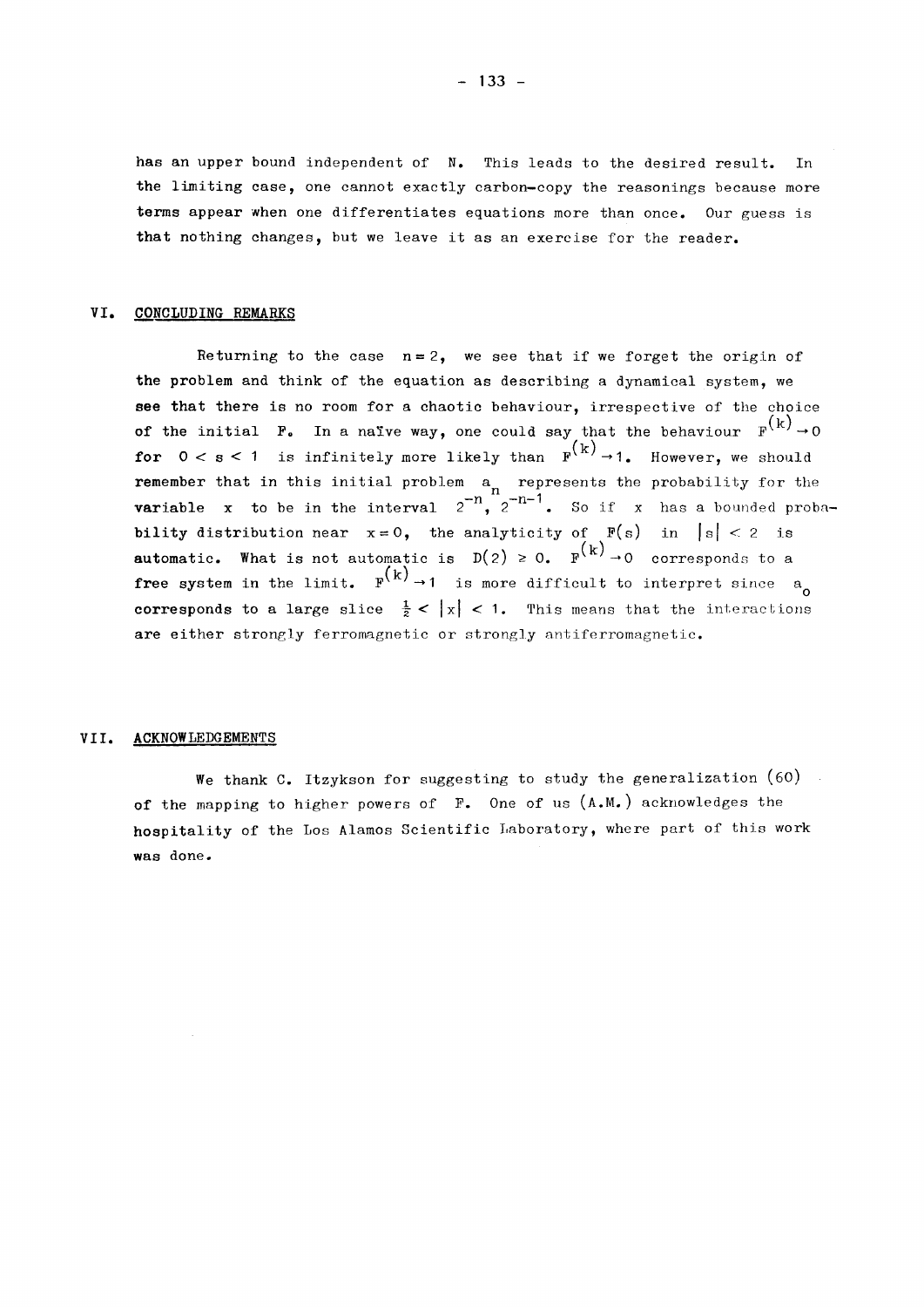#### APPENDIX I

Proof of the inequality\n
$$
(F-sF')^2 < 2FD.
$$

**From**  $F(2) = 2F'(2)$  we get

$$
a_o = \sum_{n=2}^{\infty} (n-1) 2^{n} a_n
$$

we have

$$
F-sF' = \sum_{n=2}^{\infty} a_n (n-1) \left[ 2^{n-1} \right]
$$
  
\n
$$
F = \sum_{n=1}^{\infty} a_n \left[ 5^{n} + (n-1) \right]^{n} \left[ 2^{n+1} \right]
$$
  
\n
$$
\Delta = \sum_{n=2}^{\infty} a_n (n-1) \left[ 2^{n} + (n+1) \right]^{n} + \frac{n \cdot 5^{n+1}}{2} \left[ 2^{n+1} \right]
$$

To prove

 $u_i, v_i, w_i > 0$ , it is sufficient to prove

$$
u_i^2 \leftarrow v_i^2 w_{\tilde{c}}
$$

If we call  $x = s/2$  it is sufficient to prove

$$
P(\alpha) = 2 \left[ 1 - (n+1) \alpha^{n} + n \alpha^{n+1} \right] \left[ n - 1 + \alpha^{n} \right] - (n-1) \left( 1 - \alpha^{n} \right)^2 > 0
$$
  
for  $0 < \alpha < 1$   $n > 2$ .

One has to study the roots of  $P(x)$ , which, fortunately, has at most four positive roots, since the polynomial has only five terms different from zero. For  $n \ge 6$  one proves that  $\mathbf{r}$ 

$$
\left(\frac{p'}{z^{n-1}}\right)^{n} < \infty
$$

and, with the boundary conditions,

$$
\left.\left(\frac{P'}{x^{n-1}}\right)\right|_{x=1} > 0 \qquad , \quad P'(1) = 0, \quad P(1) = 0,
$$

one succeeds to prove that  $F$  is positive. The cases  $n = 2, 3, 4, 5$  are more delicate, but the positivity can still be established.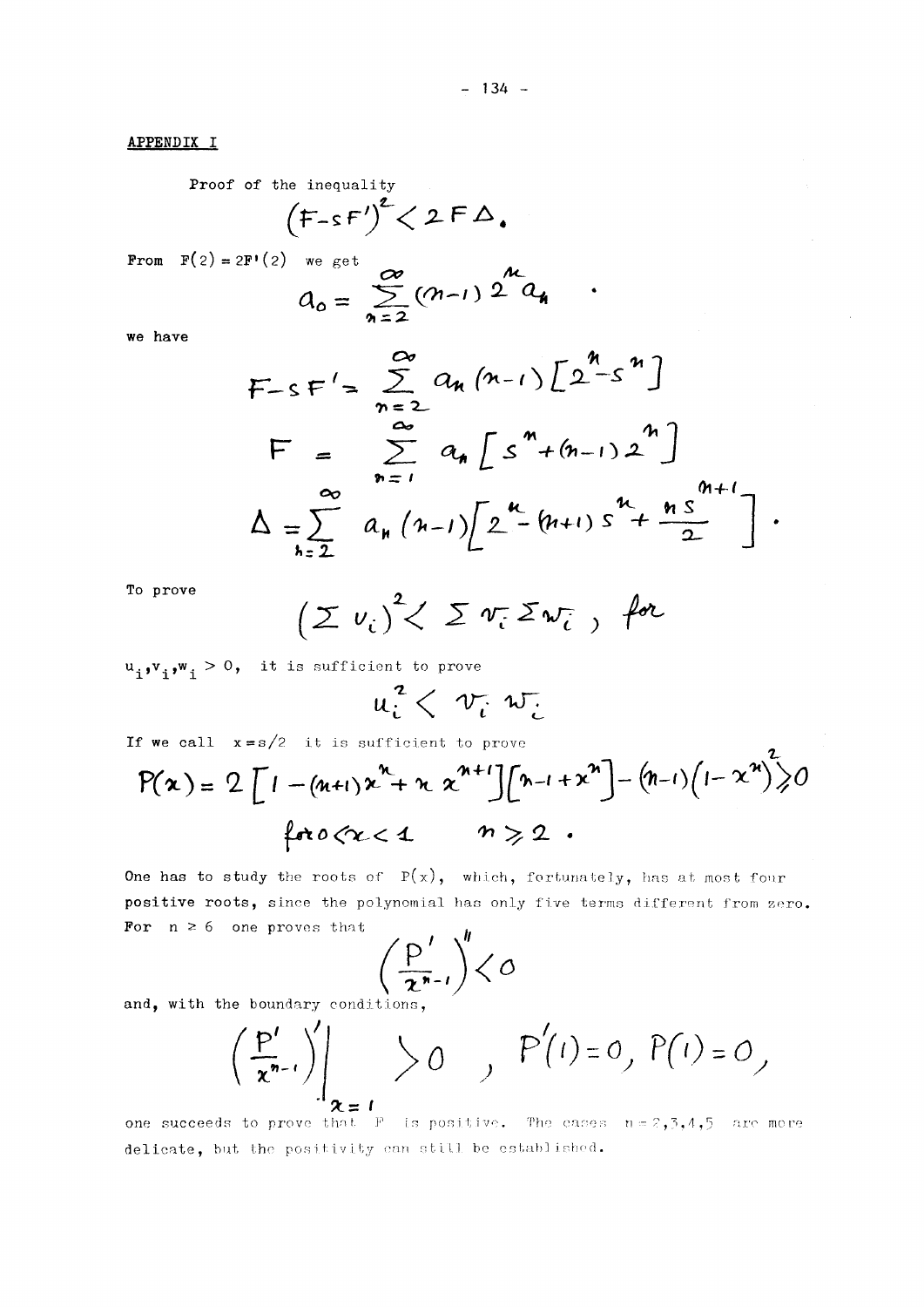#### **APPENDIX II**

**From** 

$$
2 F^{(N+1)}(2) \leqslant \left( F^{(N)}(2) \right)^2 + 1 \tag{All.1}
$$

**we get, with** 

$$
\mu^{(k)}(2) = 1 + \epsilon_{k} \qquad (AII.2)
$$

$$
\epsilon_{N+1} < \epsilon_N + \frac{1}{2} \epsilon_N^2 \quad , \tag{AII.3}
$$

**and hence** 

$$
\epsilon_{N+1} - \epsilon_N < \frac{1}{2} \epsilon_N \epsilon_{N+1} \tag{All.4}
$$

 $\bf{Indeed, either} \quad \boldsymbol{\epsilon}_{N+1}^{} < \boldsymbol{\epsilon}_{N}^{}$  and the latter inequality is obvious, or  $\boldsymbol{\epsilon}_{N+1}^{} > \boldsymbol{\epsilon}_{N}^{}$ **and then**  $\epsilon_{N+1} \epsilon_N > \epsilon_N^2$ **. From (AII.4) we get** 

$$
\frac{1}{\epsilon_N} - \frac{1}{\epsilon_{N+1}} \leq \frac{1}{2} \qquad (AII.5)
$$

By merely adding (AII.5) for successive N's, we get

$$
\frac{1}{\epsilon_{N-P}} - \frac{1}{\epsilon_N} \left\langle \frac{P}{2} \right\rangle \tag{AII.6}
$$

**and hence** the inequality (41 ) follows. **Now,** we want to get a lower bound on  $\mathbf{F}^{(K)}(2)$ , i.e., on  $\sum_{k=1}^{K} \log(1+\epsilon_{k})$ . We use **k=N** k=N k

$$
log(1+x) > \frac{x}{1+\frac{x}{2}}
$$
  $ln x > 0$ , (AII.7)

**and** 

$$
\sum_{k=0}^{N} f(k) > \int_{0}^{N+1} f(t) dt \qquad \dot{\psi} \qquad \oint_{0}^{1} (x) \leq \sigma , \qquad \text{(AII.8)}
$$

**and get, from** (AII.6) **or** (41) :

$$
\sum_{k=N-P+1}^{N}ln(1+\epsilon_{k}) \geq \int_{O}^{P} \frac{2dq}{\epsilon_{N}+q+1} \geq 2ln\left(\frac{1+\frac{\epsilon_{N}(P+1)}{2}}{1+\frac{\epsilon_{N}}{2}}\right)_{(AII.9)}
$$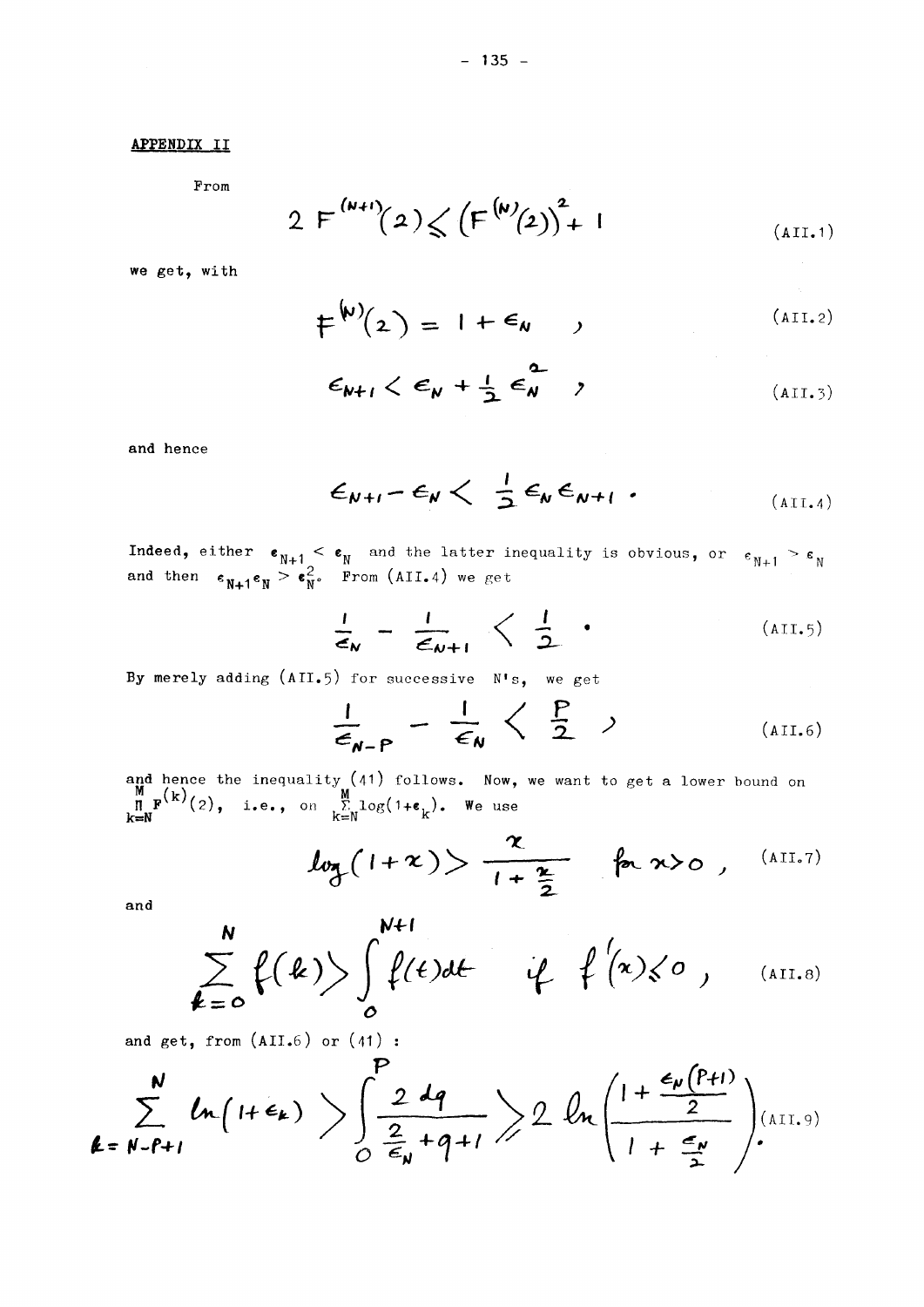Hence, using  $\bullet_N < 1$  in the denominator of the argument of the logarithm, we get

$$
\prod_{\boldsymbol{\ell} \in N-P+1}^{n} F^{(\boldsymbol{k})}(2) \geq \frac{1}{9} \epsilon_{N}^{2} (P+1)^{2}.
$$
\n(AIII.10)

Combining this inequality with (34), which says that  $\prod_{0}^{N} F^{(k)}(2)$  grows at most like  $N^2$ , we get (43), which we repeat here in a slightly weakened form

$$
C\left(\frac{1}{q}\right)\left(\frac{k}{q_{1}},\epsilon_{N_{1}},\epsilon_{N_{2}},\cdots\epsilon_{N_{n}}\right)\left[\frac{N_{1}(N_{2}-N_{1})\cdots(N_{n}-N_{n-1})}{N_{1}+N_{2}-N_{1}+\cdots+N_{n}-N_{n-1}}\right]^{2},
$$
  

$$
N_{n} > N_{n-1} > \cdots > N_{n} \ge 1.
$$

The bracket is a monotonously increasing function of the  $N_{i+1}-N_i$ considered as independent variables (including  $N_1 = N_1 - 0$ ). Suppose now that  $v(x)$ <br>numbers  $\epsilon_p^2$  are larger than x. It is always possible to pick n of them,<br> $\epsilon_{N_1}^2$ ,  $\epsilon_{N_2}^2$ ,..., $\epsilon_{N_n}^2$ , in such a way that

$$
N_{1} \geqslant \left[\frac{\nu(x)}{n}\right]
$$
,  $N_{p+1} - N_{p} \geqslant \left[\frac{\nu(x)}{n}\right]$   $\forall p_{1}$ 

where  $\lceil x \rceil$  = integral part of x. Hence

$$
C>\left(\frac{\alpha}{9}\right)^n\left[\frac{\nu(x)}{n}\right]^{2(n-1)}\frac{1}{n^2},\quad \forall n\geqslant 1.
$$

 $\overline{a}$ 

Hence

$$
\left[\frac{\nu(x)}{n}\right] \leftarrow n^{\frac{1}{n-1}} \left(\frac{g}{x}\right)^{\frac{u}{2(n-1)}}
$$

and

$$
y(\mathbf{x}) \leftarrow n \frac{\frac{n}{n-1}}{\left(\frac{q}{\mathbf{x}}\right)^{\frac{1}{2(n-1)}}} + n \qquad (All.11)
$$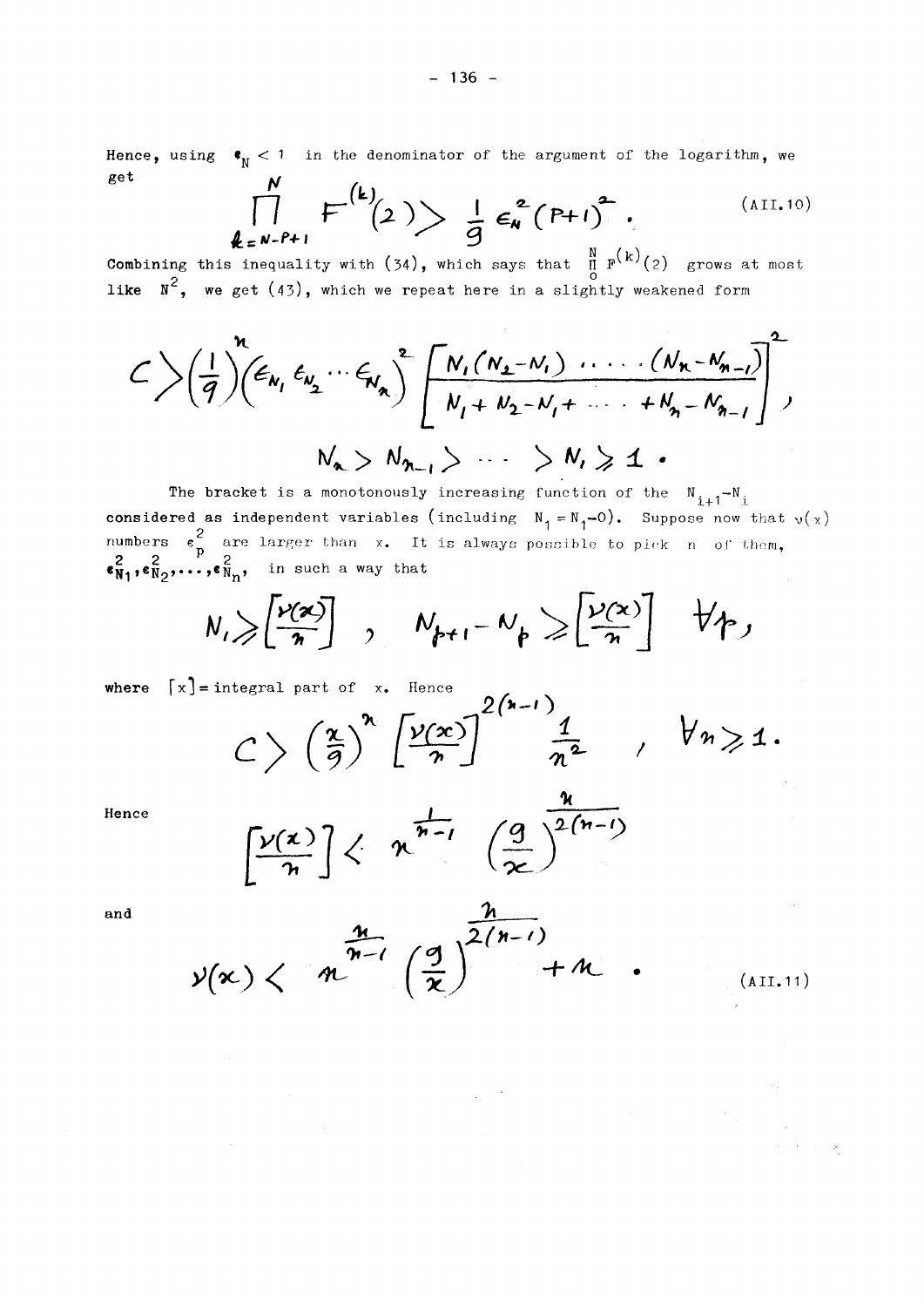# APPENDIX III

There is no need to prove in detail the equation

$$
3 F^{(N+1)''}(2) + 2 F^{(N+1)'''}(2) = F^{(N)}(2) \left[ 3 F^{(N)''}(2) + 2 F^{(N)'''}(2) \right]^{(\text{ATT.1})}
$$

with, naturally,  $F^{(N)}(2) = 2F^{(N)}(2)$ .

It is straightforward algebra. This equation shows that if  $F''(2)$  and P **ff,(2)** are finite, we get

$$
F^{(N)'''}(2) \langle C \Pi_{N}(2) \rangle
$$
 (AIII.2)

and, from (34)

$$
\mathcal{F}^{(k) \, \text{ln}}(2) < C \, \text{N}^2. \tag{All 3}
$$

A similar bound holds for  $F^{(N)*}(2)$  but the latter one can be greatly improved by using the following trick : from the Cauchy inequality we have

$$
F^{(w)''(s)} \leftarrow \frac{1}{2-|s|}, \text{ time } |F^{(w)}(s)| \leftarrow 1 \text{ in } |s| < 2,
$$

**and** hence

$$
F^{(N)''}(2)\langle F^{(N)''}(s)+(2-s)F^{(N)'''}(2)\langle\frac{1}{2-s}+C(2-s)\Pi_{N-1}(2)\rangle
$$

Optimizing with respect to s, we get

$$
F^{(N)''\!}/2) \!\! < \!\! C\sqrt{\Pi_{N-1}(2)} \!<\! C\!\! /N \, . \qquad \qquad \text{(AllA)}
$$

**On the other hand, we have, in the case**  $F(2) = 2F'(2)$ 

$$
F''(2)(F(2)-1) > \frac{1}{4}(F(0))^2.
$$
 (AIII.5)

This inequality can be proved by substituting the expansions

$$
F''(2) = \sum_{2}^{m} n(n-1) 2^{n-2} a_n ,
$$
  

$$
F(o) = \sum_{2}^{m} (n-1) 2^{n} a_n ,
$$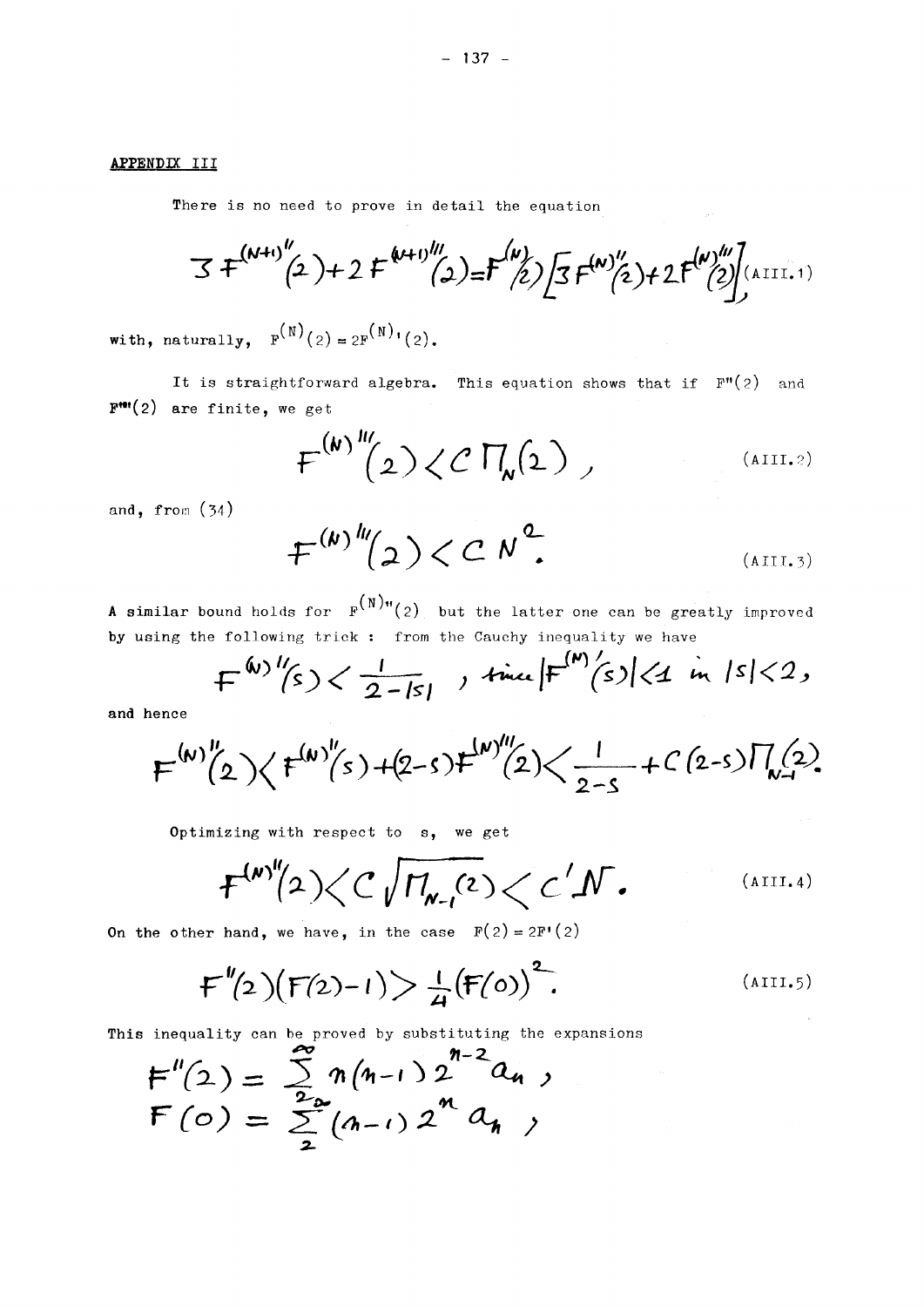$$
F(2)-1 = \sum_{1}^{\infty} (n-1) 2^{i\theta} a_{n\theta}
$$

and using the Schwarz inequality.

So from  $(AIII.4)$ ,  $(AIII.5)$  and  $F^N(0) > 16/25$ , we get

$$
\frac{\prod_{\mathbf{N}+1}(2)}{\prod_{\mathbf{N}}(2)} > 1 + \frac{C}{\sqrt{\prod_{\mathbf{N}}(2)}}, \qquad (All1.6)
$$

 $\mathcal{L}_{\rm{max}}$ 

and since  $\Pi_N \to \infty$  for  $N \to \infty$ 

$$
\sqrt{\frac{\eta_{w+1}(2)}{\eta_w(2)}} > 1 + \frac{C}{2} \frac{1}{\sqrt{\eta_w(2)}} (1-\epsilon)
$$

s arbitrarily small for N big enough, and hence

$$
\sqrt{\Pi_{\mathbf{w}+1}} - \sqrt{\Pi_{\mathbf{w}}} \geqslant C' > 0 .
$$
 (AllI.7)

Therefore

$$
C_1 N^2
$$
  $\langle \prod_{k=0}^{N} F^{(k)}(2) \rangle \langle C_2 N^2$  (AIII.8)

At this point it is tempting to assume that  $\Pi_N(z)$  behaves like  $N^2$ <br>and to assume that  $\epsilon_N \equiv \epsilon_N(z)$  has a smooth behaviour in N:

$$
\epsilon_{\nu}(2) = \frac{2}{N} + \frac{C}{N^2} + \cdots \tag{All1.9}
$$

Substituting into the recursion equation for  $F^{(N)}(2)$   $\left[\mathbb{F}_{q}$ . (39), we get

$$
I - \left( F^{(w)}(o) \right)^2 = \frac{g}{N^2} + O\left( \frac{1}{N^3} \right)
$$
 (AIII.10)

Substituting this in turn into inequality (52) we get, for  $s < 2$ 

$$
\varepsilon_{\mathsf{N}}(s) \leftarrow \frac{s-1}{2-s} \cdot \frac{g}{\mathsf{N}^2}
$$

and, in fact, since  $(\epsilon_{N}(s))^{2} = o(1/N^{4})$ , we find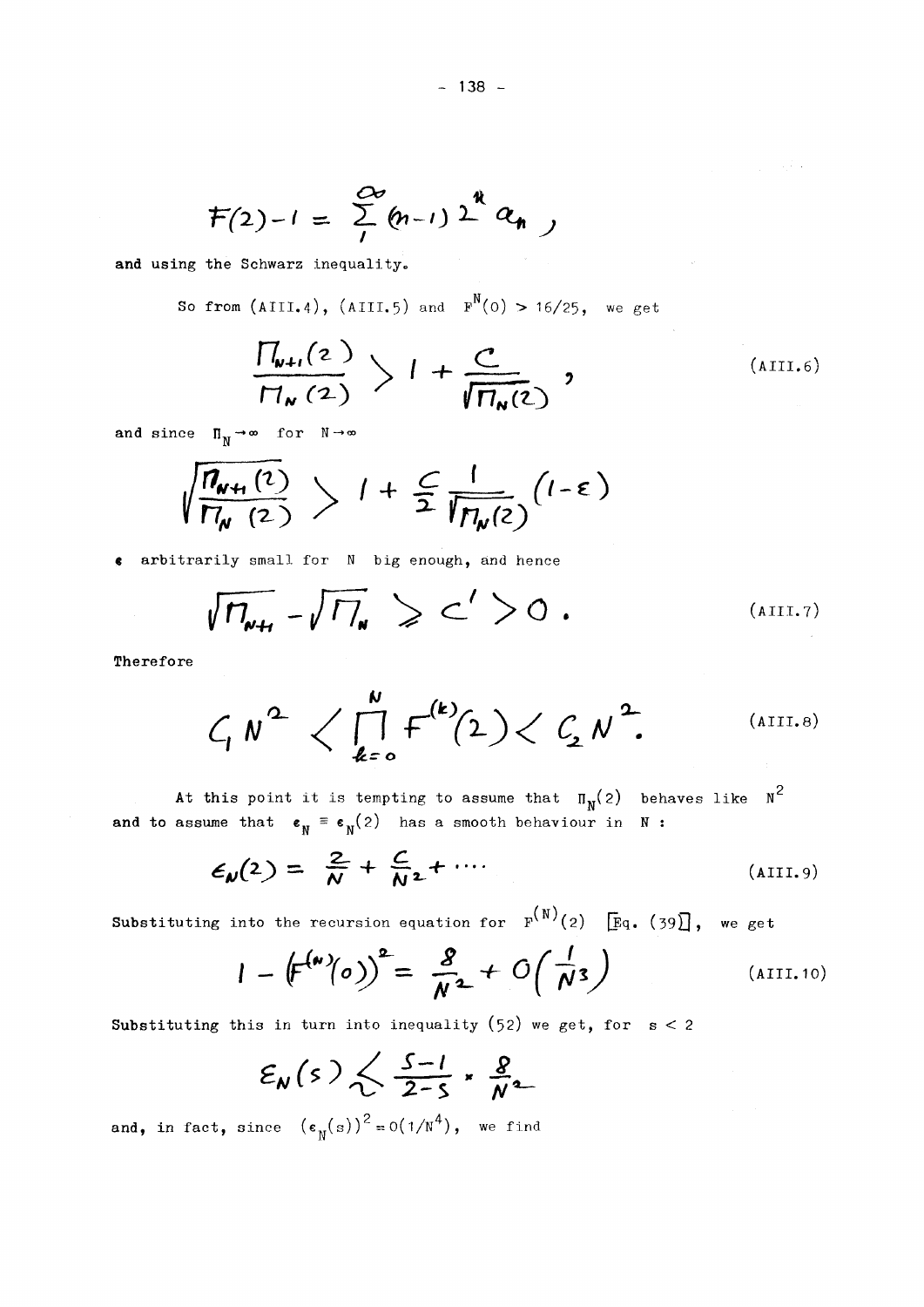$$
\mathcal{E}_{\mathbf{N}}(\mathbf{s}) \simeq \frac{\mathbf{S}-\mathbf{I}}{2-\mathbf{S}} \frac{\mathbf{g}}{\mathbf{N}^2} \qquad (111.11)
$$

**It is clear that this asymptotic behaviour holds for fixed s <** 2 . **However, we can also investigate the neighbourhood of s =** 2 **for large. We remark that**  $\epsilon_{\text{N}}(s)$  **and**  $\epsilon_{\text{N}}(2)$  **will be of the same order of magnitude for s > 2 -**  $\frac{2}{N}$ **because F<sup>1</sup>** ^(2 ) < 1. **Therefore we use a scaling variable** 

$$
\mathcal{Z} = (2 - s)N \tag{All1.12}
$$

**and assume** 

$$
\mathcal{E}_{\mathbf{w}}(s) = \frac{\Phi(\mathbf{z})}{N} + \frac{\Psi(\mathbf{z})}{N^2} + \cdots
$$
 (AIII.13)

and substitute into the recursion equation, using (AIII.10). We get a Riccati **equation for**  $\phi$  **:** 

$$
2 \ncong \phi'(2) = (2+2)\phi(2) + \phi^2(2) - 8
$$
 (AllI.14)

2) **This équation bas a unique regular solution at z**=0 :

$$
\phi(\mathbf{z}) = \frac{g}{4 + \mathbf{z}} \qquad (AllI.15)
$$

**This solution has all the right properties**  $\phi(0) = 2$ **, hence**  $F^{(N)}(2) = 1$  $= 1+(2/N)+O(1/N^2)$ **,**  $\phi(0)=-\frac{1}{2}$ 

$$
F^{(N)'}(2) = \frac{1}{N} \oint (0) \frac{dz}{dN} = \frac{1}{2} + O(\frac{1}{N}),
$$
  

$$
F^{(N)''}(2) = \frac{N}{4} + O(1).
$$

We can find an interpolating formula for (AIII.11) and (AIII.15)

$$
\mathcal{E}_{N}(s) = \frac{8}{N} \frac{S-1}{N(2-s) + 4}
$$
 (AllI.16)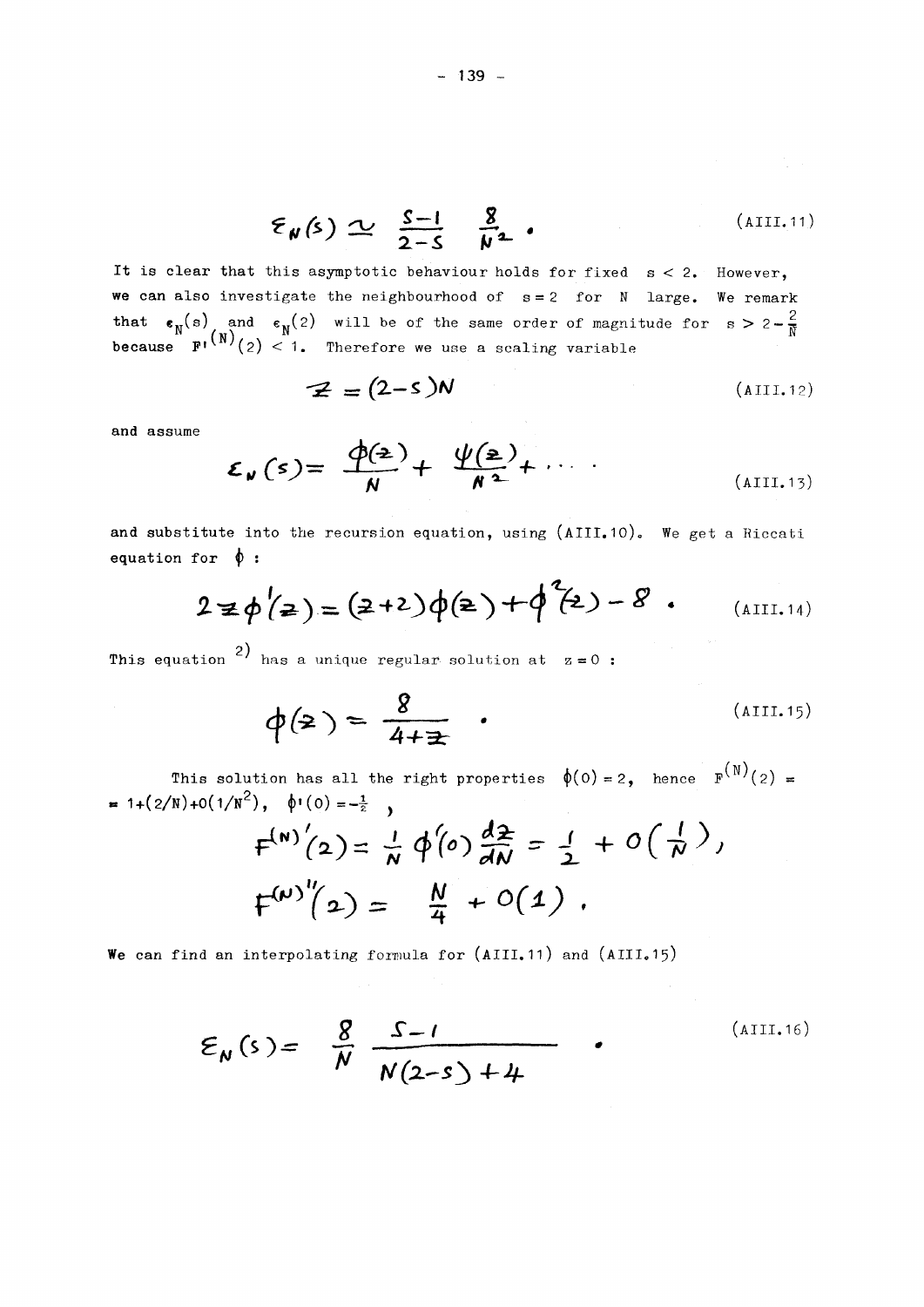The cases  $F'''(2) = \infty$ ,  $F''(2) = \infty$ . Here  $\pi_N(2)$  does not behave like  $N^2$ . Consider first  $F''(s) \rightarrow \infty$  for  $s \rightarrow 2$ . We have the representation (46)

$$
\mathsf{F}\text{-}\mathsf{s}\,\mathsf{F}'=\frac{2-\mathsf{s}}{\mathsf{s}}\sum_{N=0}^{\infty}\frac{\left(\mathsf{F}^{(N)}(o)\right)^{\mathsf{L}}}{\prod_{N}\left(\mathsf{s}\right)\left(\frac{2}{\mathsf{s}}\right)^{N+1}}\tag{AUV.1}
$$

with

$$
\Pi_{\mathbf{w}}(s) \langle \Pi_{\mathbf{w}}(2) \rangle
$$
\n
$$
\Pi_{\mathbf{w}}(s) \left(\frac{2}{5}\right)^{\mathbf{w}} > \Pi_{\mathbf{w}}(2) \qquad (111.2)
$$

using

 $\ddot{\phantom{1}}$ 

$$
\left(\frac{\lg}{2s}\right)^c < \left(F^{(w)}(0)\right)^{\ell} < 1,
$$

it is not difficult to get

$$
\frac{F-sF'}{2-s}\bigg|_{s=2-\frac{1}{N}} > C \sum_{k=0}^{N} \frac{1}{\prod_{\phi(\Delta)}(2)},
$$
\n(AIV.3)

$$
\frac{F-sF'}{2-s}\bigg|_{s=2-\frac{1}{N}}\bigg\langle\bigcup_{p=0}^{N}\frac{1}{\prod_{p\geq 0}^{N}}\bigg|_{p\neq 0},\qquad\text{(AU.4)}
$$

and if  $F'' \sim C/(2-s)^{\alpha}$ 

$$
F_{-s}F' \sim C \left(2-s\right)^{1-\kappa},
$$

and, using the above inequalities, one gets

$$
C, N^{1-\alpha} \left\langle \Pi_{\mathbf{M}}(2) \left\langle C_{\mathbf{L}} N^{1-\alpha} \right\rangle \right. \tag{AIV.5}
$$

If  $F''(2)$  is finite,  $F'''(s) \rightarrow \infty$  the situation is more complicated. We shall only give a very succint account.

From the recursion relation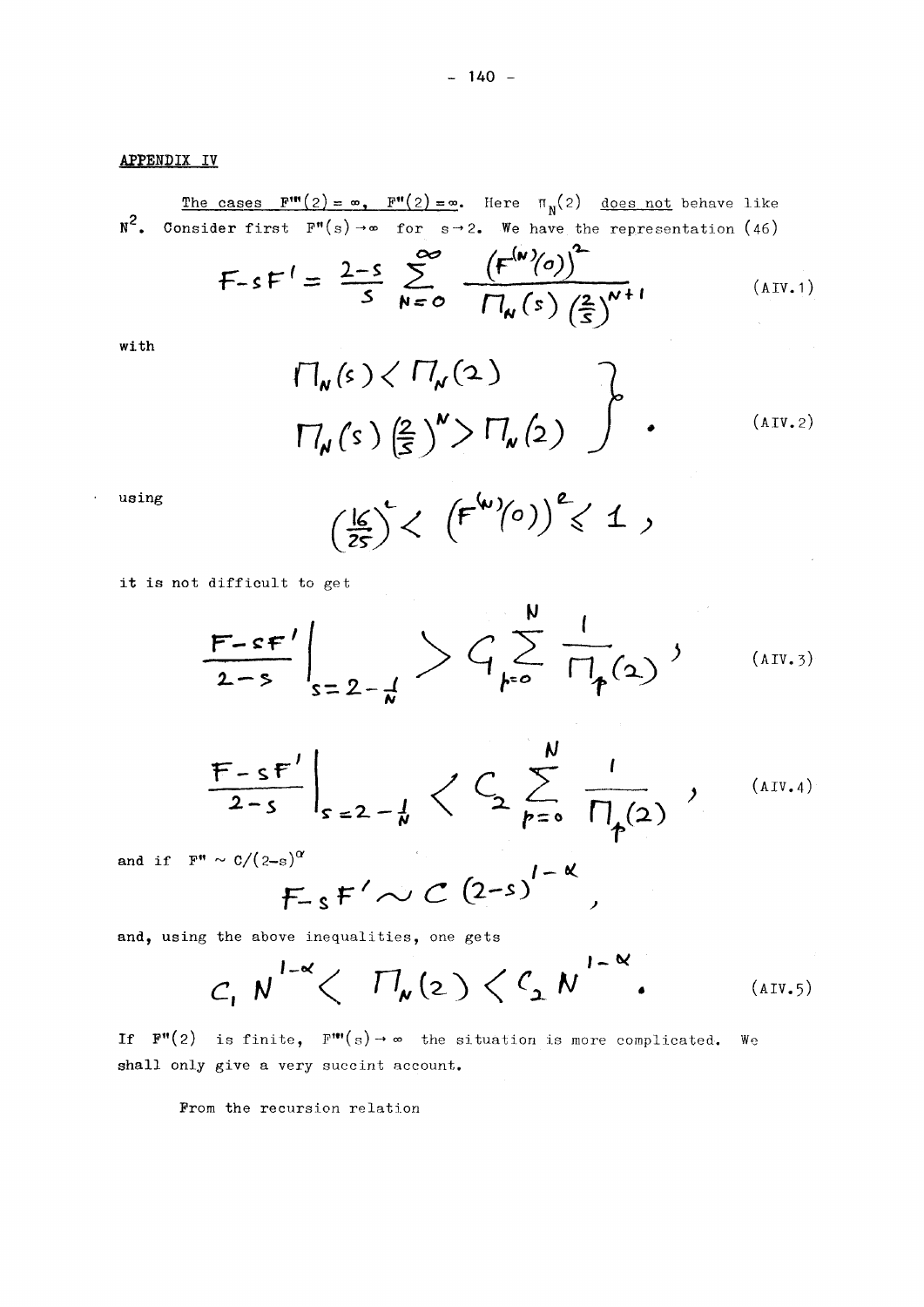$$
3f''^{(N+1)}(s) + sF'''^{(N+1)}(s)
$$
  
= 
$$
\frac{2F^{(N)}(s)}{s}[3F^{(N)}(s) + sF^{(N)}(s)] - \frac{6}{s}F^{(N)}(f-sF^{(N)}(s))
$$
  

$$
= \frac{2F^{(N)}(s)}{s}[3F^{(N)}(s) + sF^{(N)}(s)] - \frac{6}{s}F^{(N)}(f-sF^{(N)}(s))
$$

we get, by summation  
\n
$$
3F''+sF^{11} = \frac{6}{5} \sum_{N=0}^{\infty} \frac{F^{1(N)}(s) \left[F^{(N)}-sF^{(N)}\right]}{\prod_{N}(s) \left(\frac{2}{5}\right)^{N+1}},
$$
\n(AX, 7)

**as well as the inequality** 

$$
3F''^{(N)}+sF'''^{(N)}\left(\prod_{N\vdash l}(s)\left(\frac{2}{s}\right)^N\left[3F''+sF''^{l}\right]_{\circ}^{(AIV.8)}
$$

**If we assume**  $\mathbf{F}^{\prime\prime\prime}(s) \sim C/(2\text{--s})^{\alpha}$ **,** we can use (AIV.8) together with  $\mathbf{F}^{\mathbf{m}(\mathbf{n})}(\mathbf{s}) < 1/2$ -s to get a bound on

$$
F''^{(n)}(2) = F^{(n)}(s) + \int_{s}^{1} F^{(n)}(s')ds'
$$

**After optimization, one gets** 

$$
\int_{\text{here}} F''^{(N)}(2) \langle C \sqrt{\Pi_{N-1}(2) N^{\alpha}} + C \frac{\Pi_{N-1}(2)}{N^{1-\alpha}},
$$
\n(4.1V.9)\n  
\nHere **e** can be chosen arbitrarily small.

**where can be chosen arbitrarily small.** 

Inserting in the right-hand side of  $(AIV.7)$ , up to a certain N, **using F-sFf <**<sup>1</sup> , **and adjusting s, one can manage to get** 

$$
N^{\alpha} \left\langle \begin{array}{cc} \frac{N}{k} & \frac{k}{\sqrt{n} \epsilon^{2}} \\ \frac{k}{k} & \frac{N}{k} \end{array} \right\rangle
$$
 (AUV.10)

**The converse is obtained by using (AIV**.9) **together with** 

$$
F^{''(N)}(2)\left(F^{(N)}(2)-I\right)>\frac{1}{4}\left(F^{(N)}(0)\right)^2.
$$

**This leads to the inequality**